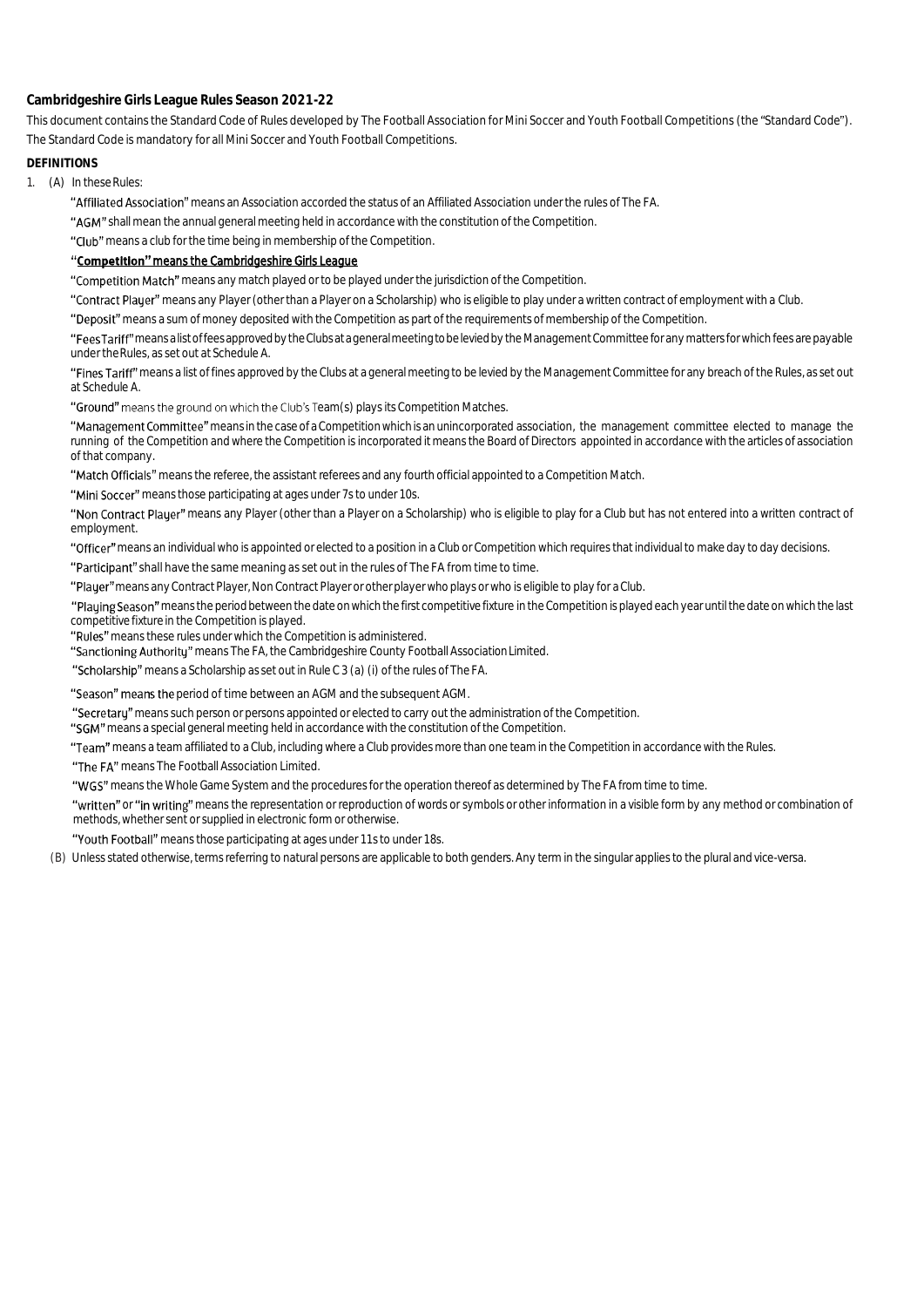## **GOVERNANCE RULES**

# **COMPETITION NAME AND CONSTITUTION**

 $\overline{2}$ 

- (A) The Competition will be known as S-Tech Girls League. The Clubs participating in the Competition must be members of the Competition. A Club which ceases to exist or which ceases to be entitled to play in the Competition for any reason whatsoever shall thereupon automatically cease to be a member of the **Competition**
- (B) This Competition shall consist of not more than 120 Clubs approved by the Sanctioning Authority.
- (C) The geographical area covered by the Competition membership shall be an area contained within Cambridgeshire and surrounding areas.
- (D) The administration of the Competition under these Rules will be carried out by the Competition acting (save where otherwise specifically mentioned herein) through the Management Committee in accordance with the rules, regulations and policies of TheFA.
- (E) All Clubs shall adhere to the Rules. Every Club shall be deemed, as a member of the Competition to have accepted the Rules and to have agreed to abide by the decisions of the Management Committee in relation thereto, subject to the provisions of Rule7.
- (F) The Rules are taken from the Standard Code of Rules for Youth Competitions (the "Standard Code") determined by The FA from time to time. In the event of any omissions from the Standard Code then the requirements of the Standard Code shall be deemed to apply to the Competition.
- (G) All Clubs must be affiliated to an Affiliated Association and their names and particulars shall be returned annually by the appointed date in a manner prescribed by the Sanctioning Authority and must have a constitution approved by the Sanctioning Authority. Failure to comply with this Rule will result in a fine in accordance with the Fines Tariff.

This Competition shall apply annually for sanction to the Sanctioning Authority and the constituent Teams of Clubs may be grouped in divisions, each not exceeding 12 in number.

(H) Inclusivity and Non-discrimination

- (i) The Competition and each Club must be committed to promoting inclusivity and to eliminating all forms of discrimination and should abide and adhere to The FA Equality Policy and any legislative requirements (to include those contained in the Equality Act 2010).
- (ii) This Competition and each Club must make every effort to promote equality by treating people fairly and with respect, by recognising that inequalities may exist, by taking steps to address them and by providing access and opportunities for all members of the community, irrespective of age, gender, gender reassignment, sexual orientation, marital status, race, nationality, ethnic origin, colour, religion or belief, ability or disability orotherwise.
- (iii) Any alleged breach of the Equality Act 2010 legislation must be referred to the appropriate Sanctioning Authority forinvestigation.
- Clubs must comply with the provisions of any initiatives of The FA which are adopted by the Competition including, but not limited to, Charter Standard and RESPECT programmes. Failure to comply with this Rulewill result in a fine in accordancewith the Fines Tariff.
- (J) All Participants shall abide by The Football Association Regulations for Safeguarding Children as determined by The FA from time to time.
- (K) Clubs shall not enter any oftheir Teams playing at a particular age group in the Competition in any other competition (with the exception of FA and County FA Competitions) except with the written consent of the Management Committee. Failure to comply with this Rule will result in a fine in accordance with the Fines **Tariff**
- (L) Atthe AGMor a SGMcalled forthe purpose, a majority ofthe delegates present shall have power to decide or adjust the constitution of the divisions at their discretion. When necessary this Rule shall take precedence over Rule 22.

#### **CLUB NAME**

3. Any Club wishing to change its name must obtain permission from the Sanctioning Authority and from the Management Committee. Failure to comply with this Rule will result in a fine in accordance with the Fines Tariff.

## **ENTRY FEE, SUBSCRIPTION, DEPOSIT**

- 4. (A) Applications by Clubs for admission to the Competition or the entry of an additional Team(s) from the same Club must be made inwriting to the Secretary and must be accompanied by an entry fee per Club as set out in the Fees Tariff, which shall be returned in the event of non-election. At the discretion of the voting members present applications, of which due notice has been given, may be received at the AGM or a SGM or on a date agreed by the Management Committee.
	- (B) The annual subscription shall be payable in accordance with the Fees Tariff per Team and shall be payable on or before July 1st in each year.
	- (C) A Deposit of up to £100 if requested shall be payable in accordance with the Fees Tariff per Club and shall be payable on or before July 1st in each year. Failure to comply with this Rule will result in a fine in accordance with the Fines Tariff.
	- (D) A Club shall not participate in this Competition until the entry fee, annual subscription and Deposit (if required) have been paid.
	- (E) If requested by the Competition, Clubs must advise annually to the Secretary in writing by July 1st of its Sanctioning Authority affiliation number for the forthcoming Playing Season. Clubs must advise the Secretary in writing, or on the prescribed form, of details of its headquarters, its Officers and any other information required by the Competition. Failure to comply with this Rule will result in a fine in accordance with the Fines Tariff.

## **MANAGEMENT, NOMINATION, ELECTION**

- 5. (A) The Management Committee shall comprise as per the regulations of Cambridgeshire Football Association Council.
	- A Life Vice President may be nominated by the Management Committee and elected by clubs having served as an Officer or Committee Member for a period of not less than 10 years, and shall constitute a permanent member of the League Committee until death.
	- (B) Retiring Officers shall be eligible to become candidates for re-election without nomination provided that the Officer notifies the Secretary in writing not later than April 30th in eachyear.

All other candidates for election as Officers of the Competition ormembers of the Management Committee shall be nominated to the Secretary in writing, signed by the secretaries of two Clubs, not later than June 1<sup>st</sup> ineach year. Names of the candidates for election shall be circulated with the notice of the AGM. In the event of there being no nomination in accordance with the foregoing for any office, nominations may be received at the AGM.

- (C) The Management Committee shall meet as and when required, save that no more than three calendar months shall pass between each meeting. On receiving a requisition signed by two-thirds (2/3) of the members of the Management Committee the Secretary shall convene a meeting of the Management **Committee**
- (D) Except where otherwise mentioned all communications shall be addressed to the Secretary who shall conduct the correspondence of the Competition and keep a record of its proceedings.
- (E) All communications received from Clubs must be conducted through theirOfficers and sent to the Secretary. Failure to comply with this Rule will result in a fine in accordance with the Fines Tariff.

## **POWERS OF MANAGEMENT**

6. (A) The Management Committee may appoint sub-committees and delegate such of their powers as they deem necessary. The decisions of all sub-committees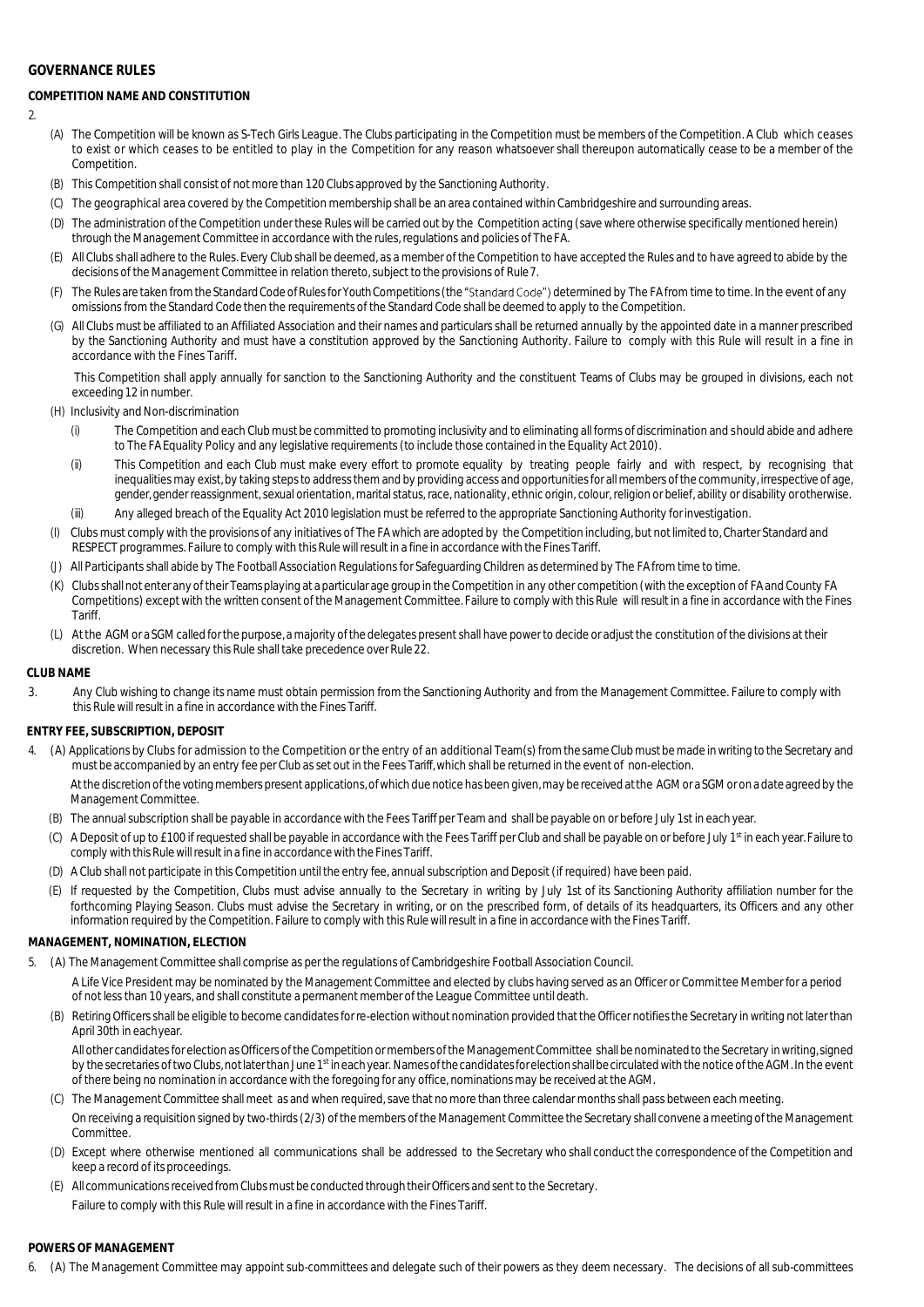shall be reported to the Management Committee for ratification. The Management Committee shall have power to deal only with matters within the Competition and not for any matters of misconduct that are under the jurisdiction of The FA or Affiliated Association.

- (B) Subject to the permission of the Sanctioning Authority having been obtained the Management Committee may order a match or matches to be played each Season, the proceeds to be devoted to the funds of the Competition and, if necessary, may call upon each Club (including any club which may have withdrawn during the Season) to contribute equally such sums as may be necessary to meet any deficiency at the end of the Season.
- (C) Each member of the Management Committee shall have the right to attend and vote at all Management Committee meetings and have one vote thereat, but no member shall be allowed to vote on any matters directly appertaining to such member or to the Club so represented or where there may be a conflict of interest. (This shall also apply to the procedure of any sub-committee).

In the event of the voting being equal on any matter, the Chairman of the Management Committee shall have a second or casting vote.

(D) The Management Committee shall have powers to apply, act upon and enforce these Rules and shall also have jurisdiction over all matters affecting the Competition. Any action by the Competition must be taken within 28 days of the Competition being notified.

With the exception of Rules 6(I), 8(H) and 9, for all alleged breaches of a Rule the Management Committee shall issue a formal written charge to the Club concerned. The Club charged shall be given 7 days from the date of notification of the charge to reply. In such reply a Clubmay:-

- (i) Accept the charge and submit in writing a case of mitigation for consideration by the Management Committee on the papers; or
- (ii) Acceptthecharge and notify thatitwishes toputits case ofmitigationat ahearing before the Management Committee; or
- (iii) Deny the charge and submit in writing supporting evidence for consideration by the Management Committee on the papers; or
- (iv) Deny the charge and notify that it wishes to put its case of mitigation at a hearing before the Management Committee.

Where the Club charged fails to respond within 7 days, the Management Committee shall determine the charge in such manner and upon such evidence as it considers appropriate.

Where required, hearings shall take place as soon as reasonably practicable following receipt of the reply of the Club as more fully set out above.

Having considered the reply of the Club (whether in writing or at a hearing), the Management Committee shall make its decision and, in the event that the charge is accepted or proven, decide on the appropriate penalty (with reference to the Fines Tariff where applicable).

The maximum fine permitted for any breach of a Rule is £100 and, when setting any fine, the Management Committee must ensure that the penalty is proportional to the offence, taking into account any mitigating circumstances.

No Participant under the age of 18 can be fined.

All breaches ofthe Laws of the Game or the Rules and Regulations of The FAshall be dealtwith in accordance with FA Rules by the appropriate Association.

- (E) All decisions of the Management Committee shall be binding subject to the right of appeal in accordance with Rule 7.
- Decisions of the Management Committee must be notified in writing to those concerned within 7 days.
- (F) 5 of its members shall constitute a quorum for the transaction of business by the Management Committee and 3 for any sub-committeethereof.
- (G) The Management Committee, as it may deem necessary, shall
- (H) have power to fill, in an acting capacity, any vacancies that may occur amongst theirnumber.
- (I) A Club must comply with an order or instruction of the Management Committee, and must attend to the business and/or the correspondence of the Competition to the satisfaction of the Management Committee. Failure to comply with this Rule will result in a fine in accordance with the Fines Tariff.
- (J) Subject to a Club's right of appeal in accordance with Rule 7 below, all fines and charges must be paid within 14 days of the date of notification of the decision. Any Club failing to doso will be fined in accordance with the Fines Tariff. Further failure to pay the fine including the additional fine within a further 14 days will result in fixtures being withdrawn until such time as the outstanding fines are paid.
- (K) A member of the Management Committee appointed by the Competition to attend a meeting or Competition Match may have any reasonable expenses incurred refunded by the Competition.
- (L) The Management Committee shall have the power to fill any vacancy that may occur in the membership of the Competition between the AGM or SGM called to decide the constitution and the commencement of the Playing Season.
- (M) The business of the Competition as determined by the Management Committee may be transacted by electronic mail or facsimile.

#### **PROTESTS, CLAIMS, COMPLAINTS, APPEALS**

- 7. (A) (i) All questions of eligibility, qualification of Players or interpretations of the Rules shall be referred to the Management Committee or a sub-committee duly appointed by the Management Committee.
	- (ii) Objections relevant to the dimensions of the pitch, goals, flag posts or other facilities of the venue will not be entertained by the Management Committee unless a protest is lodged with the referee before the commencement of the Competition Match.
	- (B) Except in cases where the Management Committee decide that there are special circumstances, protests and complaints (which must contain full particulars of the grounds upon which they are founded) must be lodged with the Secretary within 7 days (excluding Sundays) of the Competition Match or occurrence to which they refer. A protest or complaint shall not be withdrawn except by permission of the Management Committee. A member of the Management Committee who is a member of any Club involved shall not be present (except as a witness or representative of his Club) when such protest or complaint is being determined.
	- (C) No protest ofwhatever kind shall be considered by the Management Committee unless the complaining Club shall have deposited with the Secretary a sum in accordance with the Fees Tariff. This may be forfeited in whole or in part in the event of the complaining or protesting Club losing its case. The Competition shall have power to order the defaulting Club or the Club making a losing or frivolous protest or complaint to pay the expenses of the inquiry or to order that the costs to be shared by the parties.
	- (D) All parties to a protest or complaint must receive a copy of the submission and must be afforded an opportunity to make a statement at least 7 days prior to the protest or complaint being heard.
		- (i) All parties must have received 7 days' notice of the hearing should they be instructed to attend.
		- (ii) Should a Club elect to state its case in person then it should forward a deposit of £ 30 and indicate such when forwarding the written response.
	- (E) The Management Committee shall also have power to compel any party to the protest to pay such expenses as the Management Committee shall direct.
	- (F) Any appeal against a decision of the Management Committee must be lodged with the Sanctioning Authority within 14 days of the posting of the written notification of the decision causing the appeal, accompanied by a fee (as set out in the Fees Tariff), which may be forfeited in the event of the appeal not being upheld. A copy of the appeal must also be sent to the Secretary. The procedure for the appeal shall be determined by the Sanctioning Authority, in such respect the Sanctioning Authority may (but is not obliged to):
		- (i) invite submissions by the parties involved; or
		- (ii) convene a hearing to hear the appeal; or
		- (iii) permit new evidence; or
		- (iv) impose deadlines as are appropriate.
		- Any appeal shall not involve a rehearing of the evidence considered by the Management Committee.

(F) No appeal can be lodged against a decision taken at an AGM or SGM unless this is on the ground of unconstitutional conduct.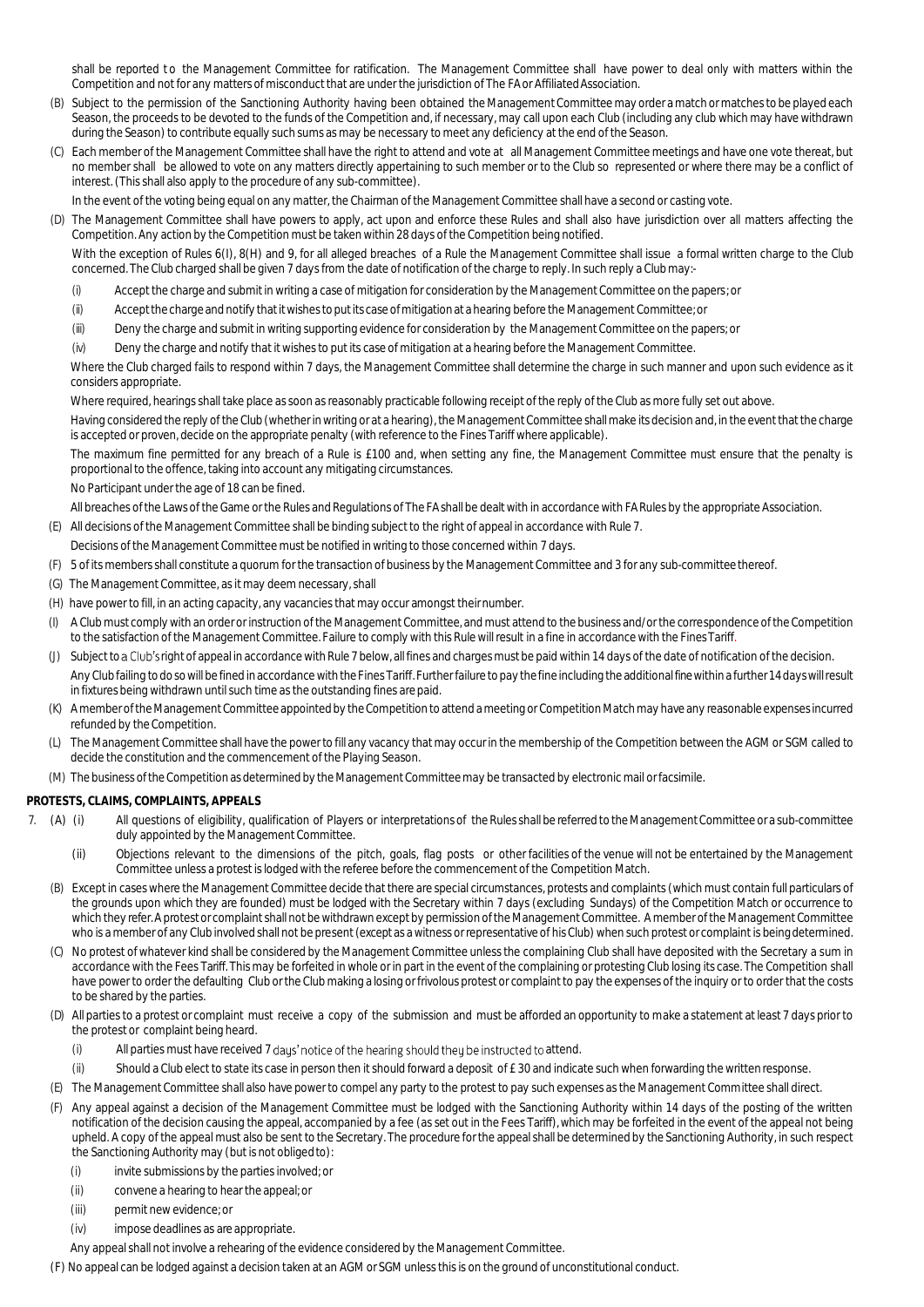## **ANNUAL GENERAL MEETING**

- 8. (A) The AGM shall be held not later than June 30th in each year. At this meeting the following business shall be transacted provided that at least two thirds of its members are present and entitled tovote:-
	- (i) To receive and confirm the minutes of the precedingAGM.
	- (ii) To receive and adopt the annual report, balance sheet and statement of accounts.
	- (iii) Election of Clubs to fill vacancies.
	- (iv) Constitution of the Competition for the ensuing Season.
	- (v) Election of Officers of the Competition and the Management Committee members.
	- (vi) Appointment of auditors.
	- (vii) Alteration of Rules, if any (see Rule 14).
	- (viii) Fix the date for the commencement of the Playing Season and kick off times applicable to the Competition.
	- (ix) Fix the date for the end of the Playing Season.
	- (x) Other business of which due notice shall have been given and accepted as being relevant to anAGM.
	- (B) A copy of the duly verified balance sheet, statement of accounts and agenda shall be forwarded to each Club at least 14 days prior to the meeting together with any proposed Rule changes.
	- (C) A signed copy of the duly verified balance sheet and statement of accounts shall be sent to the Sanctioning Authority within 14 days of its adoption by theAGM.
	- (D) Each Club shall be empowered to send two delegates to an AGM. Each Club shall be entitled to one vote only. 14 days' notice shall be given of any AGM.
	- (E) Clubs who have withdrawn their membership of the Competition during the Playing Season being concluded or who are not continuing membership shall be entitled to attendbut shall vote only onmatters relating to the Season beingconcluded. This provisionwill not apply to Clubs expelled in accordance with Rule 12.
	- (F) All voting shall be conducted by a show of voting cards unless a ballot be demanded by at least 50% of the delegates qualified to vote or the Chairman sodecides.
	- (G) No individual shall be entitled to vote on behalf of more than one Club.
	- (H) Any continuing Club must be represented at the AGM. Failure to comply with this Rule will result in a fine in accordance with the FinesTariff.
	- (I) Officers of the Competition and Management Committee members shall be entitled to attend and vote at an AGM.
	- (J) Where a Competition is an incorporated entity, the Officers of the Competition shall ensure that the Articles of Association of the Competition are consistent with the requirements of these Rules.

## **SPECIAL GENERAL MEETINGS**

- 9. Upon receiving a requisition signed by two-thirds (2/3) of the Clubs in membership the Secretary shall call a SGM.
	- The Management Committee may call a SGM at any time.

At least seven (7) days' notice shall be given of a meeting under this Rule, together with an agenda of the business to be transacted at such meeting.

Each Club shall be empowered to send two delegates to all SGMs. Each Club shall be entitled to one vote only.

Any Club failing to be represented at a SGM shall be fined in accordance with the Fines Tariff.

Officers of the Competition and Management Committee members shall be entitled to attend and vote at all SGMs.

## **AGREEMENT TO BE SIGNED**

10. Each Club shall complete and sign the following agreement which shall be deposited with the Competition together with the application for membership for the coming Season, or upon indicating that the Club intends to compete.

"We, (A), (name) ........of (address) ...... (Chairman)/Director and (B) (name) ..... of ...........(address) ....... (Secretary/Director) of ...... Football Club (Limited) have been provided with a copy of the Rules and Regulations of the Cambridge and District Colts League Competition and do hereby agree for and on behalf of the said Club, if elected or accepted into membership, to conform to those Rules and Regulations and to accept, abide by and implement the decisions of the Management Committee of the Competition, subject to the right of appeal in accordance with Rule 7."

The agreement shall be signed by:

- (i) WhereaClubisanunincorporatedassociation,theClubchairmanandsecretary;or
- (ii) Where a Club is an incorporated entity, two directors of theClub.

Any alteration of the chairman and /or secretary of the Club on the above agreement must be notified to the County Football Association(s) to which the Club is affiliated and to the Secretary.

Failure to comply with this Rule will result in a fine in accordance with the Fines Tariff.

## **CONTINUATION OF MEMBERSHIP, WITHDRAWAL OF A CLUB**

- 11. (A) Any Club intending, or having a provisional intention, to withdraw a Team from the Competition must do so at least 30 days before the AGM. This does not apply to a Club moving in accordance with Rule 22(B). Failure to comply with this Rule will result in a fine in accordancewith the Fines Tariff.
	- (B) The Management Committee shall have the discretion to deal with a Team being unable to start or complete its fixtures for a Playing Season, including but not limited to, issuing a fine in accordance with the FinesTariff.
	- (C) Notwithstanding the powers of the Management Committee pursuant to Rule 6(I), in the event of a Club failing to discharge all its financial obligations to the Competition in excess of £50, the Management Committee shall be empowered to refer the debt under The FA Football Debt Recovery provisions.

#### **EXCLUSION OF CLUBS OR TEAM. MISCONDUCT OF CLUBS, OFFICERS, PLAYERS, MANAGEMENT COMMITTEE**

- 12. (A) At the AGM or SGM called for the purpose in accordance with the provisions of Rule 9, notice of motion having been duly circulated on the agenda by direction of the Management Committee, the accredited delegates present shall have the power to: (i) remove a member of the Management Committee from office, (ii) exclude any Club or Team from membership, both of which must be supported by more than two-thirds (2/3) of those present and voting. Voting on this point shall be conducted byballot. A member of the Management Committee or Club which is the subject of the vote being taken shall be excluded fromvoting.
	- (B) At the AGM, or at a SGM called for the purpose in accordance with the provisions of Rule 9, the accredited delegates present shall have the power to exclude from further participation in the Competition any Club or Team whose conduct has, in their opinion, been undesirable, which must be supported by more than twothirds (2/3) of those present and voting. Voting on this point shall be conducted by ballot. A Club whose conduct is the subject of the vote being taken shall be excluded fromvoting.
	- (C) Any Officer or member of a Club proved guilty of either a breach of Rule, other than field offences, or of inducing or attempting to induce a Player or Players of another Club in the Competition to join them shall be liable to such penalty as a General Meeting or Management Committee may decide, and their Club shall also be liable to expulsion in accordance with the provisions of clauses (A) and/or (B) of this Rule.

## **TROPHY**

#### 13. (A) The following agreement shall be signed on behalf of the winners of the cup or trophy:-

"We A [name]and B [name], the Chairman and Secretary of [] FC(Limited), members of and representing the Club, having been declared winners of [] cup or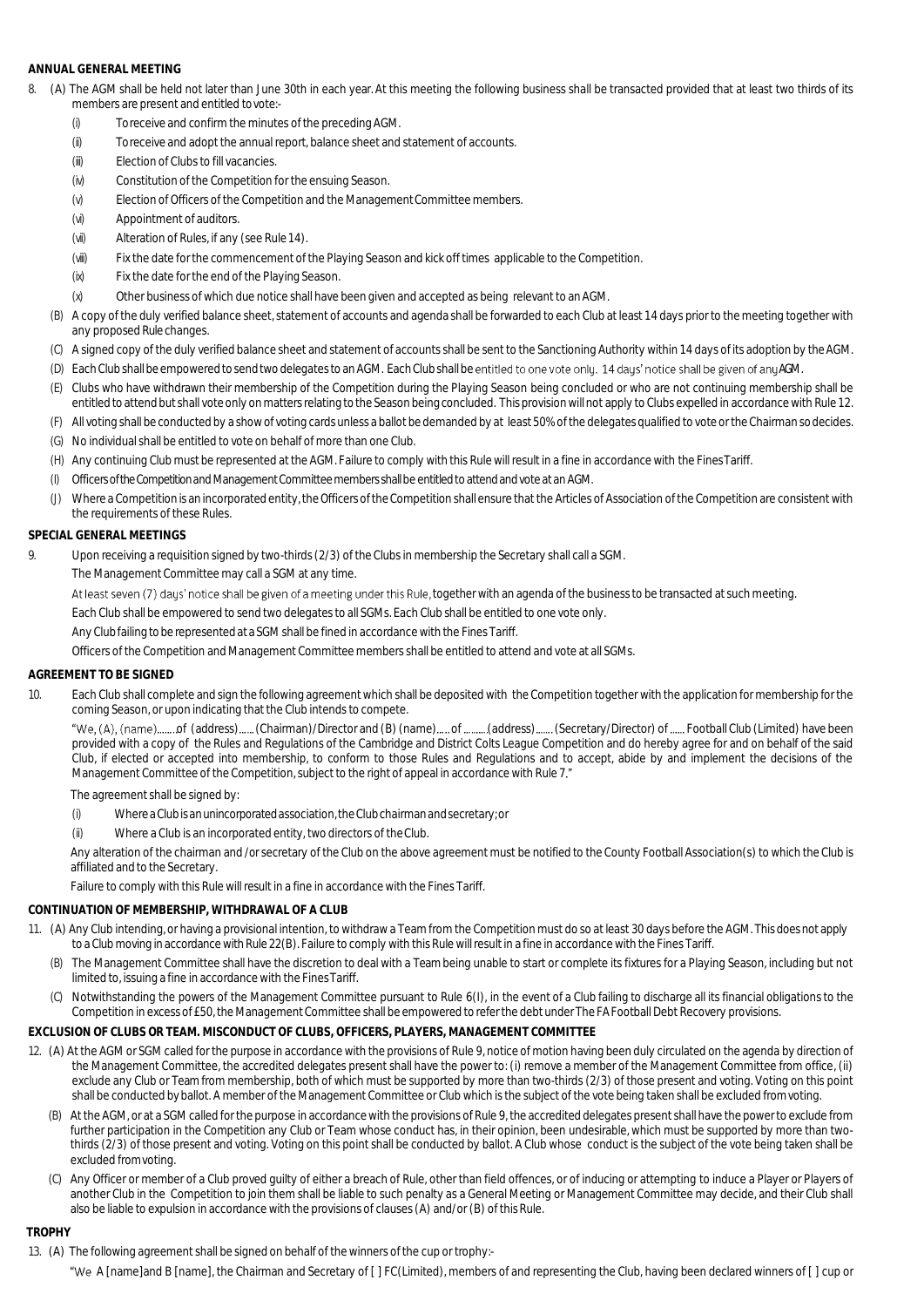trophy, and it having been delivered to us by the Competition, do hereby on behalf of the Club jointly and severally agree to return the cup or trophy to the Competition Secretary on or before [ ]. If the cup or trophy is lost or damaged whilst under our care we agree to refund to the Competition the amount of its current value or the cost of its thorough repair."

Failure to comply will result in a fine in accordance with the Fines Tariff.

(B) Atthe close of eachCompetition awards may/shall be made to thewinners and runners-up if the funds of the Competition permit.

## **ALTERATION TO RULES**

14. Alterations, for which consent has been given by the Sanctioning Authority, shall be made to these Rules only at the AGM or at a SGM specially convened for the purpose called in accordance with Rule 9. Any alteration made during the Playing Season to these Rules shall not take effect until the following Playing Season. Notice of proposed alterations to be considered at the AGM shall be submitted to the Secretary by April 1st in each year. The proposals, together with any proposals by the Management Committee, shall be circulated to the Clubs by April 7th and any amendments thereto shall be submitted to the Secretary by April 21st. The proposals and proposed amendments thereto shall be circulated to Clubs with the notice of the AGM. A proposal to change a Rule shall be carried if a majority of those present, entitled to vote and voting are in favour.

A copy ofthe proposed alterations to Rules to be considered atthe AGM or SGM shall be submitted to the Sanctioning Authority at least 28 days prior to the date of themeeting.

#### **FINANCE**

- 15. (A) The Management Committee shall determinewithwhich bank or otherfinancial institution the funds of the Competition will be lodged.
	- (B) All expenditure in excess of £100 shall be approved by the Management Committee. Cheques shall be signed by at least two Officers nominated by the ManagementCommittee.
	- (C) The financial year of the Competition will end on April 30<sup>th</sup>. .
	- (D) The books, or a certified balance sheet, of a Competition shall be prepared and shall be verified annually by a suitably qualified person(s) who shall be appointed at the AGM.

#### **INSURANCE**

- 16. (A) All Clubs must have valid public liability insurance cover of at least ten million pounds (£10,000,000) at all times.
	- (B) All Clubs must have valid personal accident cover for all Plauers registered with them from time to time. The Plauers' personal accident insurance cover must be in place prior to the Club taking part in any Competition Match and shall be at least equal to the minimum recommended cover determined from time to time by the Sanctioning Authority. In instanceswhere The FA is the Sanctioning Authority, the minimum recommended cover will be the cover required by the Affiliated Association towhich a Club affiliates.

Failure to comply with Rule 16(A) or 16(B) will result in a fine in accordance with the Fines Tariff.

#### **DISSOLUTION**

- 17. (A) DissolutionoftheCompetitionshallbeby resolutionapprovedataSGM by a majority ofthree quarters (3/4) ofthe members present and shalltake effectfrom the date of the relevant SGM.
	- (B) In the event of the dissolution of the Competition, the members of the Management Committee are responsible for the winding up of the assets and liabilities of the Competition.
	- (C) The Management Committee shall deal with any surplus assets as follows:
		- (i) Any surplus assets, save for a trophy or any other presentation, remaining after the discharge of the debts and liabilities of the Competition shall be transferred only to another Competition or Affiliated Association or The Football Association Benevolent Fund orto such other charitable or benevolent object in the locality of the Competition as determined by resolution at or before the time of winding up, and approved in writing by the Sanctioning Authority.
		- (ii) IfaCompetitionisdiscontinuedforanyreasonatrophyoranyotherpresentation shall be returned to the donor if the conditions attached to it so provide or, if not, dealt with as the Sanctioning Authority may decide.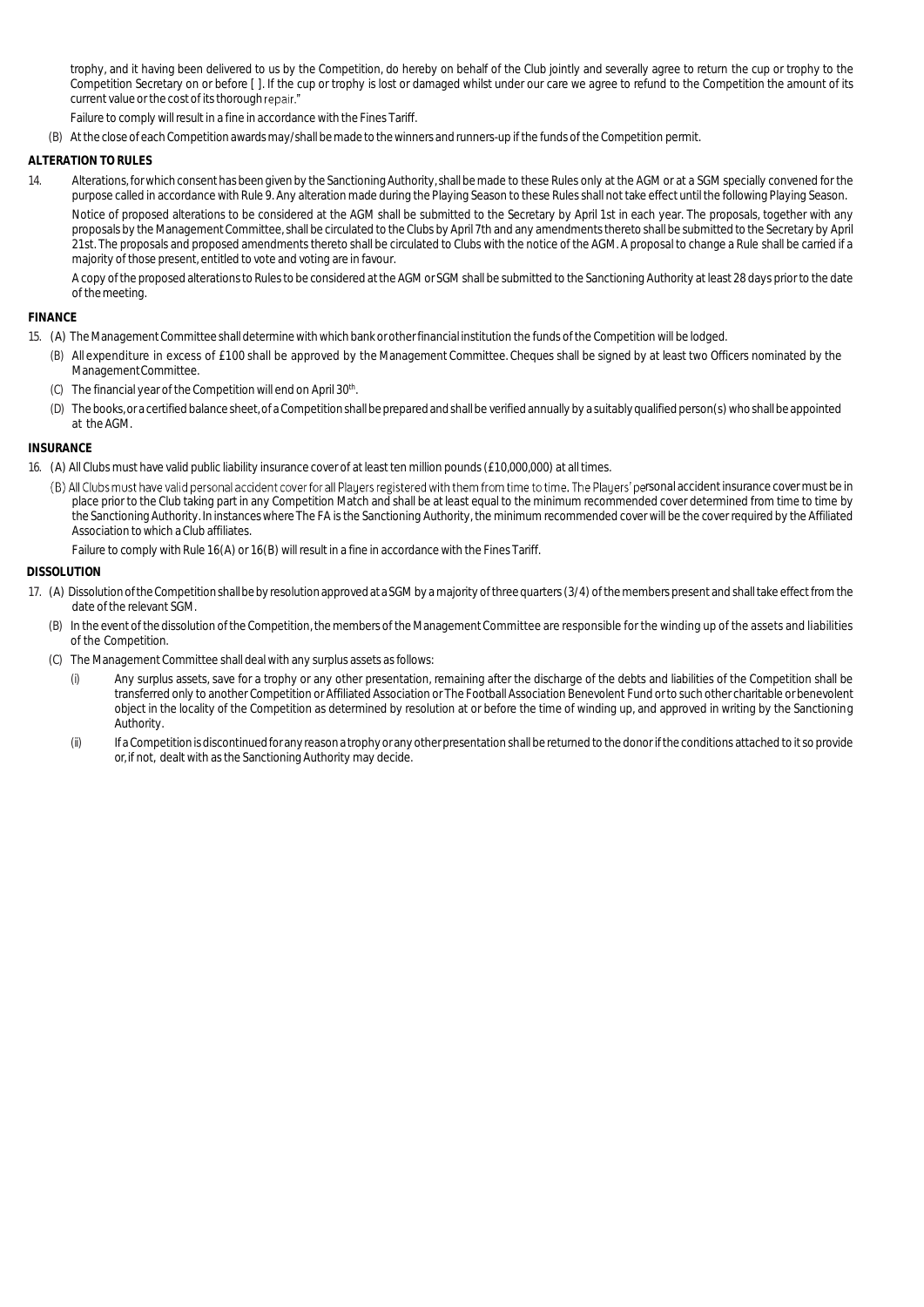## **MATCH RELATED RULES**

#### **QUALIFICATION OF PLAYERS**

- 18. (A) (i) A Player is one who, being in all other respects eligible, has:-
	- (c) registered throughWGS.

A player must fully and correctly complete a Club Registration document and those details be submitted to the Registration Secretary through WGS . The Club Registration document must incorporate any known serious medical conditions and emergency details of the players parents or guardians, these details must be available at matches and training events that the player attends within the management of the Club or Competition. The original document should be retained by the Club.

A player shall not play until his/her name appears on a Club Team listing on Fulltime.

Any registration form which is sent by either of the means set out at Rules 18(A) (i)(a) or (b) above that is not fully and correctly completed will be returned to the Clubunprocessed.Ifa Clubattempts toregisteraplayer viaWGSbutdoesnotfully and correctly complete the necessary information via WGS, the registration will not be processed.

For Clubs registering Players under Rules 18(A) (i) (a) or (b) registration forms will be provided in a format to be determined by the Competition. For Clubs registering Players via WGS (under Rule 18 (A) (i) (c)) Clubs must access WGS in order to complete the registrationprocess.

Failure to comply with this Rule will result in a fine in accordance with the Fines Tariff.

(B) (i) Contract Players are not permitted in this Competition with the exception of those Players who are registered under contract with the same Club who have a Team operating at Steps 1 to 6 of the National League System.

It is the responsibility of each Club to ensure that any Player registered to the Club has, where necessary, the required International Transfer Certificate. Clearance is required for any Player aged 10 and over crossing borders including Wales, Scotland and Ireland.

- (ii) A Player registered with a Premier League or English Football League Academy under the Elite Player Performance Plan contained within Youth Development Rules will not be permitted to play in this Competition. Details of the Youth Development Rules arepublishedonTheFAwebsite.APlayer registered with a FA Girls' Regional Talent Club may play in this Competition subject to the FA Programme for Excellence (Female) Regulations.
- (iii) Each Team must have the following number of Players registered 14 days before the start of each Playing Season:

| FORMAT           | MINIMUM NUMBER |
|------------------|----------------|
| 5v5              | 5              |
| 7v7              |                |
| 9 <sub>V</sub> 9 | a              |
| 11v11            |                |

Failure to comply with this Rule will result in a fine in accordance with the Fines Tariff.

(C) A child who has not attained the age of 6 shall not play, and shall not be permitted or encouraged to play, in a match of any kind.

The relevant age for each Player is determined by his or her age as at midnight on 31 August of the relevant Playing Season i.e. children who are aged 6 as at midnight on 31 August in a Playing Season (together with those who attain the age of 6 during the Playing Season)willbe classed asUnder 7 Players forthat Playing Season. Children who are aged 7 as at midnight on 31 August in a Playing Season will be classed as Under 8 Players for that Playing Season, and so on.

Notwithstanding the above, a child is permitted to play up in the age group above his or her chronological age group, irrespective of any changes of format or competition structure, save that a child who attains the age of 6 after 31 August is permitted to play only in the Under 7 age group, and may not play in the Under 8 age group, for that Playing Season.

The age groups that children are eligible to play in are set out in the table below, along with the permitted football formats for each of those age groups. Children shall not play, and shall not be permitted or encouraged to play, in a match between sides of more than the stated number of players, according to their age group:

The S-Tech Girls League will play the following formats:-

| Under 7.8 and 9 | 5v5            |
|-----------------|----------------|
| Under 10 & 11   | 7 <sub>V</sub> |
| Under 12 & 13   | 9 <sub>V</sub> |

| UILUEI IZ QI I J | 9 V 9                                                                                                                              |
|------------------|------------------------------------------------------------------------------------------------------------------------------------|
| Under 14 – 18    | 9 v 9 or 11 v 11, this must be agreed when confirming the fixture. If the clubs cannot agree the default position should be 9 v 9. |

| Age on<br>31 August of         |  |          | Eligible<br>Maximum<br>Permitted<br>Age |          | Minimum<br><b>Pitch Sizes</b> |           | Maximum<br><b>Pitch Sizes</b> | Recommended<br><b>Goal Sizes</b> | Ball           |
|--------------------------------|--|----------|-----------------------------------------|----------|-------------------------------|-----------|-------------------------------|----------------------------------|----------------|
| the relevant<br>Playing Season |  | Groups   | Format                                  | Yards    | <b>Metres</b>                 | Yards     | <b>Metres</b>                 | in feet                          | Size           |
|                                |  | Under 7  | 5 <sub>v</sub> 5                        | 30 x 20  | 27.45 x 18.3                  | 40 x 30   | 36.3 x 27.45                  | 12x6                             | 3              |
| 6                              |  | Under 8  |                                         | 30 x 20  | 27.45 x 18.3                  | 40 x 30   | 36.3 x 27.45                  | 12x6                             |                |
| 7                              |  | Under 8  | 5v5                                     | 30 x 20  | 27.45 x 18.3                  | 40 x 30   | 36.3 x 27.45                  | 12x6                             | 3              |
|                                |  | Under 9  | 7v7                                     | 50 x 30  | 45.75 x 27.45                 | 60 x 40   | 54.9 x 36.6                   | 12x6                             |                |
|                                |  | Under 9  | 7v7                                     | 50 x 30  | 45.75 x 27.45                 | 60 x 40   | 54.9 x 36.6                   | 12x6                             | 3              |
| 8                              |  | Under 10 |                                         | 50 x 30  | 45.75 x 27.45                 | 60 x 40   | 54.9 x 36.6                   | 12x6                             |                |
|                                |  | Under 10 | 7v7                                     | 50 x 30  | 45.75 x 27.45                 | 60 x 40   | 54.9 x 36.6                   | 12x6                             | 3              |
| 9                              |  | Under 11 | 9 <sub>V</sub> 9                        | 70 x 40  | 64 x 36.6                     | 80 x 50   | 73.15 x 45.75                 | 16x7                             |                |
| 10                             |  | Under 11 | 9 <sub>V</sub> 9                        | 70 x 40  | 64 x 36.6                     | 80 x 50   | 73.15 x 45.75                 | 16x7                             | 4              |
|                                |  | Under 12 |                                         | 70 x 40  | 64 x 36.6                     | 80 x 50   | 73.15 x 45.75                 | 16x7                             |                |
| 11                             |  | Under 12 | 9 <sub>V</sub> 9                        | 70 x 40  | 64 x 36.6                     | 80 x 50   | 73.15 x 45.75                 | 16x7                             |                |
|                                |  | Under 13 | 11v11                                   | 90 x 50  | 82.3 x 45.75                  | 100 x 60  | 91.44 x 54.9                  | 21x7                             | 4              |
| 12                             |  | Under 13 |                                         | 90 x 50  | 82.3 x 45.75                  | 100 x 60  | 91.44 x 54.9                  | 21x7                             |                |
|                                |  | Under 14 | 11v11                                   | 90 x 50  | 82.3 x 45.75                  | 100 x 60  | 91.44 x 54.9                  | 21x7                             | $\overline{4}$ |
|                                |  | Under 14 |                                         | 90 x 50  | 82.3 x 45.75                  | 100 x 60  | 91.44 x 54.9                  | 21x7                             | $\overline{4}$ |
| 13                             |  | Under 15 | 11v11                                   | 90 x 50  | 82.3 x 45.75                  | 110 x 70  | 100.58 x 64                   | 24x8                             | 5              |
|                                |  | Under 15 |                                         | 90 x 50  | 82.3 x 45.75                  | 110 x 70  | 100.58 x 64                   | 24x8                             |                |
| 14                             |  | Under 16 | 11v11                                   | 90 x 50  | 82.3 x 45.75                  | 110 x 70  | 100.58 x 64                   | 24x8                             | 5              |
|                                |  | Under 16 |                                         | 90 x 50  | 82.3 x 45.75                  | 110 x 70  | 100.58 x 64                   | 24x8                             |                |
| 15                             |  | Under 17 | 11v11                                   | 100 x 50 | 91.44 x 45.75                 | 130 x 100 | 118.87 x 91.44                | 24x8                             | 5              |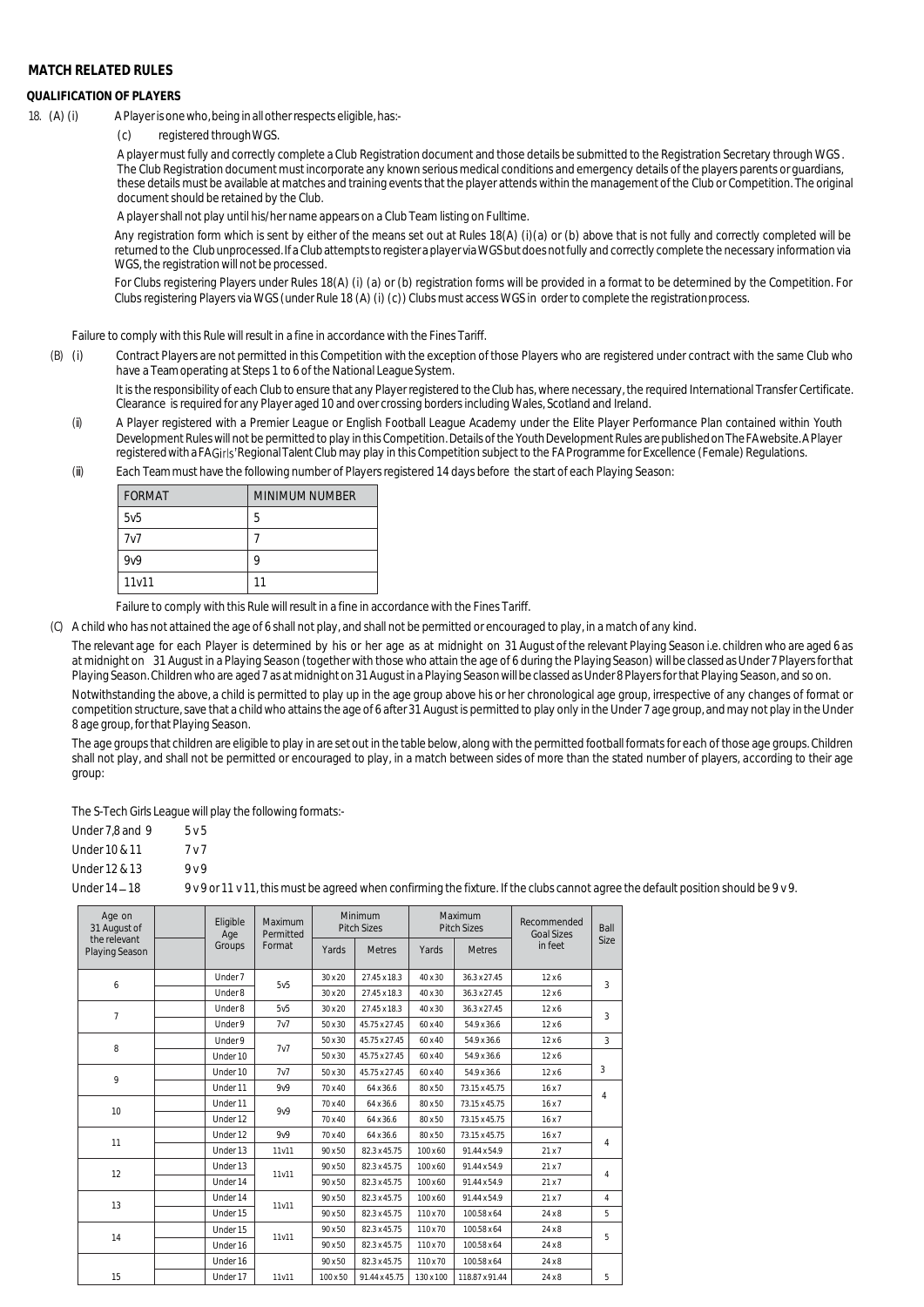|    | Under 18 |       |  | 100 x 50   91.44 x 45.75   130 x 100   118.87 x 91.44 | 24x8 |  |
|----|----------|-------|--|-------------------------------------------------------|------|--|
| 16 | Under 17 |       |  | 100 x 50   91.44 x 45.75   130 x 100   118.87 x 91.44 | 24x8 |  |
|    | Under 18 | 11v11 |  | 100 x 50   91.44 x 45.75   130 x 100   118.87 x 91.44 | 24x8 |  |
|    | Open Age |       |  | 100 x 50   91.44 x 45.75   130 x 100   118.87 x 91.44 | 24x8 |  |

Where practicable a Nike football should be used in all matches.

- (D) Afee as set out in the Fees Tariff shall be paid by each Club/Team for each Player registered, if applicable.
- (E) The Management Committee shall decide all registrationdisputes taking into account the following.
	- (i) A Player shall not be permitted to register for more than one Club subject to the exceptions set out in Rule 18 (E)(iii) below.
	- (ii) In the event of a Player signing a registration form or having a registration submitted for more than one Club priority of registration shall decide for which Club the Player shall be registered. The Secretary shall notify the Club last applying to register the Player of the fact of the previous registration subject to the exceptions set out in Rule 18 (E)(iii) below.
	- (iii) A Player is only permitted to register for more than one Club provided that:
		- a. The Team(s) in which the Player plays in are not in the same age group; or
			- b. Except for the purpose of a transfer.

And the Player meets the requirements in Rule 18(C).

- (F) It shall be a breach of these Rules for a Playerto:-
	- (i) Play for more than one Team in the same age group in the Competition in the same Playing Season without first being transferred.
	- (ii) Having registered for one Club in the Competition, register for another Club in the Competition in that Playing Season, except if the provisions set out in Rule 18 (E)(iii) apply.
	- (iii) Submit a signed registration form or submit a registration through WGS for registration that the Player had willfully neglected to accurately or fully complete.

Failure to comply with this Rule will result in a fine in accordance with the Fines Tariff.

- (G) (i) The Management Committee shall have the power to accept the registration of any Player subject to the provisions of Rule 18(G)(ii) and (iii)below.
	- (ii) The Management Committee shall have power to refuse, cancel or suspend the registration of any Player, the exercise of such power being without prejudice to the Management Committee's ability to fine a Club at its discretion (in accordance with the Fines Tariff) that has been charged and found guilty of registration irregularities (subject to Rule 7).
	- (iii) The Management Committee shall have the power to refuse or cancel the registration of any Player charged and found guilty of undesirable conduct (subject to Rule 7) subject to the right of appeal to the Sanctioning Authority or The FA. Where the Management Committee does not have enough information to enable it to make a decision pursuant to the above power, it may apply, in its absolute discretion, to the Sanctioning Authority or The FA forfurtherinformation.

Undesirable conduct shall mean an incident of repeated proven misconduct, which may deter a Participant from being involved in this Competition.

(iv) For a Player who has previously had a registration removed in accordance with Rule 18(G)(iii) but has a registration accepted at the expiry of exclusion will be considered to be under a probationary period of 12 months. Whilst under a probationaryperiod, should the Player commit a further act of proven misconduct under the jurisdiction of the Competition, (excluding standard dismissals), the Competition would be empowered to consider a further charge of bringing the Competition into disrepute.

(Note: Action under Rule 18(G)(iii) shall only be taken against a Player in cases of the Player bringing the Competition into disrepute and will in any event be subject to an appeal to the Sanctioning Authority or The FA. All decisions must include the period of restriction. For the purpose of this Rule, bringing the Competition into disrepute can only be considered where the Player has received in excess of 112 days' suspension, or 10 matches in match based discipline, in any competition (and is not restricted to the Competition) in a period of two years or less from the date of the firstoffence.)

(H) Subject to compliance with FA Rule C2(a) when a Club wishes to register a player who is already registered with another club it shall submit a transfer form (in a format as determined by the Competition) to the Competition accompanied by a fee as set out in the Fees Tariff. Such transfer shall be referred by the Competition to the club for which the player is registered. Should this club object to the transfer it should state its objections in writing to the Competition and to the player concerned within 3 days of receipt of the notification. Upon receipt of the Club's consent, or upon its failure to give written objection within 3 days, the Secretary may, on behalf of the Management Committee, transfer the playerwho shall be deemed eligible to play forthe newClub from such date or 7 days after receipt of such transfer.

In the event of an objection to a transfer the matter shall be referred to the Management Committee for a decision.

- (I) A Player may not be registered for a Club nor transferred to another Club in the Competition after March 31<sup>st</sup> except by special permission of the Management Committee.
- (J) AClub shall keep a list ofthe Players itregisters and a recordof all matches in which those Players have played for the Club, and shall produce such records upon demand by the Management Committee.

In the event a Club has more than one Team in an age group, each Team must be clearly identifiable but not designated 'A' or 'B' or 1st or 2nd. In such cases, Players will be registered for one Team only. A Player so registered will be allowed to play for his Club in a younger or older age group within the provisions of Rule 18(C).

(K) A register containing the names of all Players registered for each Club, with the date of registration, shall be kept by the Club Registration Secretary and shall be open to the inspection of an Officer of the Club at all Management Committee meetings or at other times mutually arranged. Registrations are valid for one Playing Season only.

In the event of a Non Contract Player changing his status to that of a Contract Player with the same Club, another Club in the Competition or with a club in another competition his registration as a Non Contract Player will automatically be cancelled and declared void unless the Club conforms to the exception detailed in Rule 18(B)(i).

- (L) A Player shall not be eligible to play for a Team in any special championship, promotion or relegation deciding Competition Match (as specified in Rule 22(A)) unless the Player has played 2 Competition Matches, and been registered for 21 days for that Team in the current Playing Season.
- (M) A Team shall not include more than 16 Players who has/have taken part in [ ] or more senior Competition Matches during the current Playing Season unless a period of 21 days has elapsed since they last played.

For the purpose of this Rule a senior competition(s) is /are [ ].

Failure to comply with this Rule will result in a fine in accordance with the Fines Tariff.

- (N) (i) Subject to Rule 18(N)(ii), any Club found to have played an ineligible Player in a Competition Match or Matches where points are awarded shall have the points gained from that Competition Match deducted from its record, up to a maximum of 12 points, and have levied upon it a fine in accordance with the FinesTariff.
	- (ii) The Management Committee may vary the sanction as relates to the deduction of points set out at Rule 18(N)(i) only in circumstances where the ineligibility is due to the failure to obtain an International Transfer Certificate or where the ineligibility is related to the Player's status.
	- (iii) Where a Club is found to have played an ineligible Player in accordance with Rule 18(N)(i) above, the Management Committee may also, at its discretion: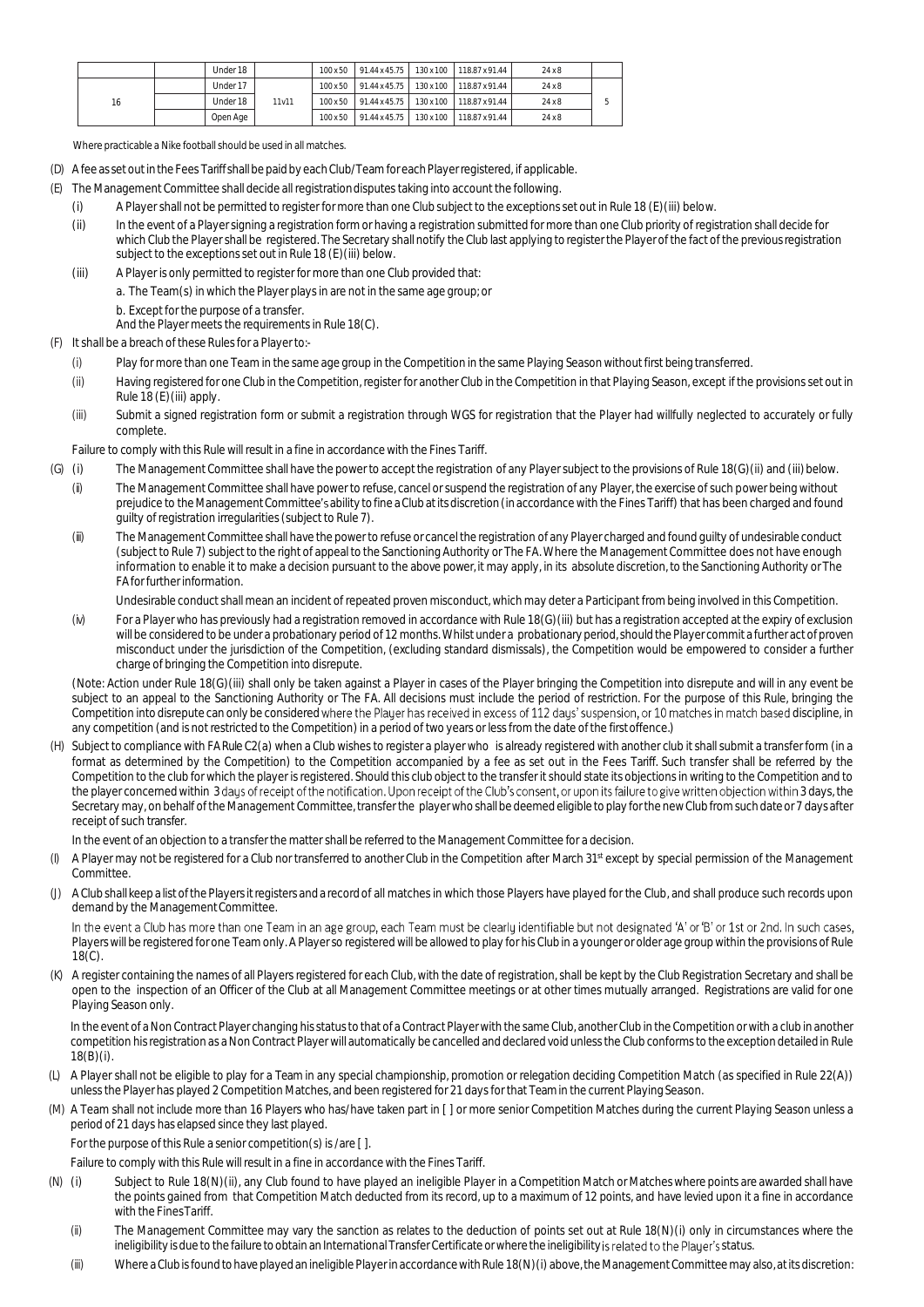- (a) Award the points available in the Competition Match in question to the opponents, subject to the Competition Match not being ordered to be replayed; or
- (b) Levy penalty points against the Club in default; or
- (c) Order that such Competition Match or Matches be replayed (on such terms as are decided by the Management Committee).

(The following clause applies to Competitions involving Players in full-time secondary education):-

- (O) (i) Priority must be given at all times to school and school organisations activities. Failure to comply with this Rule will result in a fine in accordance with the Fines Tariff.
	- (ii) The availability of children must be cleared with their head teacher (except for Sunday league competitions).
	- (iii) A child under the age of 15 as at midnight on 31 August in the relevant Playing Season, shall not be permitted to play in a Competition Match during that Playing Season where any other Player is older or younger than that child by two years or more.

#### **CLUB COLOURS**

19. Every Club must register the colour of its shirts and shorts with the Secretary by July 1st who shall decide as to their suitability.

Any Club wishing to change its colours during the Playing Season must obtain permission from the Management Committee.

Goalkeepers must wear colours which distinguish them from all other Players and the Match Officials.

No Player, including the goalkeeper, shall be permitted to wear black or very dark shirts.

Any Team not being able to play in its normal colours as registered with the Competition shall notify its opponents the colours in which they will play (including the colours of the goalkeeper jersey) at least 5 days before the Competition Match.

If, in the opinion of the referee, two Teams have the same or similar colours, the away Team shall make the change. Should a Team delay the scheduled time of kick-off for a Competition Match by not having a change of colours they will be fined in accordance with the Fines Tariff.

Shirts must be numbered, failing which a fine will be levied in accordance with the Fines Tariff.

#### **PLAYING SEASON. CONDITIONS OF PLAY, TIMES OF KICK-OFF, POSTPONEMENTS, SUBSTITUTES**

20. (A) All Competition Matches shall be played in accordance with the Laws of the Game as determined by the International Football Association Board or, for Mini-Soccer, and 9v9 football, the Rules as set down by The FA. (The AGM will determine the date for commencement of the season which will be on the Saturday after Cambridgeshire Schools resume and conclude on the first Sunday in May. All other matches will be concluded by the third Sunday in May.)

Clubs must take all reasonable precautions to keep their Grounds in a playable condition. All Competition Matches shall be played on pitches deemed suitable by the Management Committee. If through any fault of the home Team a Competition Match has to be replayed, the Management Committee shall have power to order the venue to be changed.

The Management Committee shall have power to decide whether a pitch and/or facilities are suitable for Competition Matches and to order the Club concerned to play its Competition Matches on another ground.

Football Turf Pitches (3G) are allowed in this Competition provided they meet the required performance standards and are listed on the FA's Register of Football TurfPitches. All Football Turf Pitches used must be tested (by a FIFA accredited test institute) every three years and the results passed to The FA. The FA will give a decision on the suitability for use and add the pitch to the Register.

The home Club is also responsible for advising Participants of footwearrequirementswhen confirming match arrangements in accordance with Rule20(C).

All Competition Matches shall have a duration as set out below unless a shorter time is mutually arranged by the two Clubs in consultation with the referee prior to the commencement of the Competition Match, and in any event shall be of equal halves.

Competition Matches should be played in accordance with the Laws appropriate to the relevant age group, as laid down by The FA, as detailed below.

| Age Group                | <b>Minimum</b><br>duration of play<br>per half<br>(minutes) | Maximum<br>duration of play<br>per half<br>(minutes) | <b>Maximum</b><br>playing time<br>in one day in<br>all organised<br>development<br>fixtures<br>(minutes) | Maximum<br>playing time in<br>one day in all<br>tournaments<br>and trophy<br>events/festivals<br>(minutes) | Competition<br>structure                                                                                           |
|--------------------------|-------------------------------------------------------------|------------------------------------------------------|----------------------------------------------------------------------------------------------------------|------------------------------------------------------------------------------------------------------------|--------------------------------------------------------------------------------------------------------------------|
| Under 7 and<br>Under 8   | 10                                                          | 20                                                   | 40                                                                                                       | 60                                                                                                         | Development<br>focussed with a<br>maximum of 3<br>trophy events<br>per season over<br>2 week periods<br>(6 weeks)  |
| Under 9 and<br>Under 10  | 20                                                          | 25                                                   | 60                                                                                                       | 90                                                                                                         | Development<br>focussed with a<br>maximum of 3<br>trophy events<br>per season over<br>4 week periods<br>(12 weeks) |
| Under 11                 | $20 -$                                                      | 30                                                   | 80                                                                                                       | 120                                                                                                        | Development<br>focussed with a<br>maximum of 3<br>trophy events<br>per season over<br>6 week periods<br>(18 weeks) |
| Under 12                 | 20                                                          | 30                                                   | 80 (if applicable)                                                                                       | 120                                                                                                        | Any varieties<br>including one<br>season long<br>league table                                                      |
| Under 13 and<br>Under 14 | 25                                                          | 35                                                   | 100                                                                                                      | 150                                                                                                        | Any varieties<br>including one<br>season long<br>league table                                                      |
| Under 15 and<br>Under 16 | 25                                                          | 40                                                   | 100                                                                                                      | 150                                                                                                        | Any varieties<br>including one<br>season long<br>league table                                                      |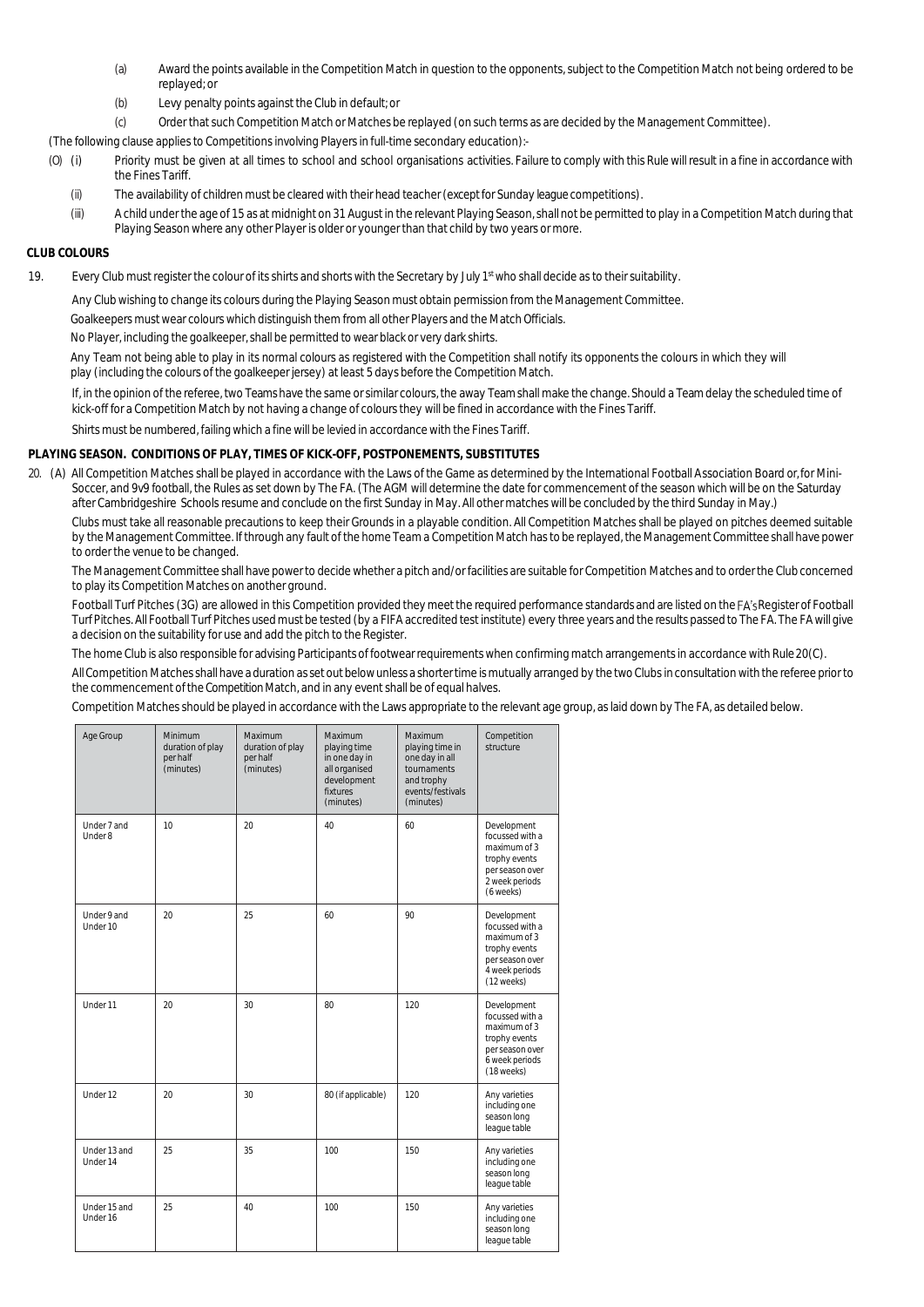| Under 17 and<br>Under 18 | 25 | 45 | 120 | 180 | Any varieties<br>including one |
|--------------------------|----|----|-----|-----|--------------------------------|
|                          |    |    |     |     | season long<br>league table    |

Forround robin/trophy events,the maximum durationof play per half cannot be exceeded, but the minimum duration of play per half may be adjusted. For trophy events, the Competition may award mementos.

In Cup Competitions including League Cups, Knock Out Cups and all other Cups a player is eligible to play in all rounds except semi-final and final when registered as per Rule 18A(i) but only when he/she has been registered for at least 21 days, and played two matches for that team in the current season.

Once a player has player for a Team in a named Cup Competition that player will be deemed Cup Tied for that Competition. Member Clubs infringing upon that rule will be subject to a fine as per the Fines Tariff and expelled from that Cup Competition.

A Cup Competition with Round Robin format at the start will have the same league determining as the League Championship as per Rule 22(A). All knock out rounds will be played in a knock out format. If the result is a draw then extra time will be played and if still a draw after extra time, then penalties will decide the match as per FA Rules.

There will be no Extra time. All League, Cup, or Knock Out Matches, Cup Finals and Memorial Matches will go straight to penalties.

The times of kick-off shall be fixed at the AGM On Saturday the kick off time is set at 10.00 am, but if the home club decides to change the kick off time as per the rule below, the match must kick off before 12.30pm, and written notification given to the Competition 7 days prior to the change of kick off time.

Referees must order Competition Matches to commence at the appointed time and must report all late starts to the Competition.

The home Team must provide goal nets, corner flags and at least two footballs fit for play and the referee shall make a report to the Competition if the footballs are unsuitable. Failure to comply with this Rule will result in a fine in accordance with the FinesTariff.

(B) Except by permission of the Management Committee all Competition Matches must be played on the dates originally fixed but priority shall be given to The FA and parent County Association Cup Competitions. All other matches must be considered secondary. Clubs may mutually agree to bring forward a Competition Match with the consent of the Fixtures Secretary. Failure to comply with this Rule will result in a fine in accordancewith the Fines Tariff.

In the case of a revised fixture date, the Clubs must be given by the Competition 5 clear days' notice of the Competition Match (unless otherwise mutually agreed).

(C) AnOfficer ofthe home Clubmustgive noticeoffullparticulars ofthe locationof, and access to, the Ground and time of kick-off to the Match Officials and an Officer of the opposing Club at least 5 clear days prior to the playing of the Competition Match. If not so provided, the away Club shall seek such details and report the circumstances to the Competition. Failure to comply with this Rule will result in a fine in accordance with the FinesTariff.

The League must be informed 7 days in advance of any amendments to those fixtures published on Fulltime.

(D) The minimum number of Players that will constitute a Team for a Competition Match is as follows:

| FORMAT           | MINIMUM NUMBER |
|------------------|----------------|
| 5v5              | 4              |
| 7v7              | 5              |
| 9 <sub>V</sub> 9 | h              |
| 11v11            |                |

Failure to comply with this Rule will result in a fine in accordance with the Fines Tariff.

- (E) (i) In competitions where points are awarded, home and away matches shall be played. In the event of a Club failing to keep its engagement the Management Committee shall have the power to impose a fine (in accordance with the Fines Tariff), deduct points from the defaulting Club, award the points from the Competition Match in question to the opponents, order the defaulting Club to pay any reasonable expenses incurred by the opponents or otherwise deal with them except the award of goals. Notwithstanding the foregoing home and away provision, the Management Committee shall have power to order a Competition Match to be played on a neutral ground or on the opponent's Ground if they are satisfied that such action is warranted by the circumstances.
	- (ii) Any Club unable to fulfil a fixture or where a Competition Match has been postponed for any reason must, without delay, give notice to the (Fixtures) Secretary, the Competition Referees Appointments Secretary, the secretary of the opposing Club and the Match Officials. Standard punishments relating to late cancellation and failure to fulfil a fixture will be, cancellation up to the Wednesday before the Saturday Fixture the game will be rearranged and the Club fined £20. For Thursday, Friday, Saturday cancellation of a Saturday Fixture the match will be awarded and the Club fined as per the Fines Tariff. For a Sunday Fixture cancellation up to Thursday, the game will be rearranged and the Club fined as per the Fines Tariff. For Friday, Saturday and Sunday cancellation of a Sunday match the match will be awarded and the Club fined as per the Fines Tariff. Any club failing to fulfil a fixture after April 1st could have the match awarded and/or fine issue regardless of when the match is postponed.
	- (iii) In the event of a Competition Match not being played or abandoned owing to causes over which neither Club has control, it should be played in its entirety on a date to be mutually agreed by the two Clubs and approved by the Management Committee. Failing such agreement and notification to the (Fixtures) Secretary within 1 day the Management Committee shall have the power to order the Competition Match to be played on a named date or on or before a given date. Where it is to the advantage of the Competition and the Clubs involved agree, the Management Committee shall also be empowered to order the score at the time of an abandonment to stand.

Failure to comply with this Rule will result in a fine in accordance with the Fines Tariff.

- (iv) The Management Committee shall review all Competition Matches abandoned in cases where it is consequent upon the conduct of either or both Teams. Where it is to the advantage of the Competition and does no injustice to either Club, the Management Committee shall be empowered to order the score at the time of the abandonment to stand. In all cases where the Management Committee are satisfied that a Competition Match was abandoned owing to the conduct of one Team or its Club member(s) they shall be empowered to award the points for the Competition Match to the opponent. In cases where a Competition Match has been abandoned owing to the conduct of both Teams or their Club member(s), the Management Committee shall rule that neither Team will be awarded any points for that Competition Match and it shall not be replayed. No fine(s) can be applied by the Management Committee for an abandoned Competition Match.
- (F) The Management Committee shall review any Competition Match that has taken place where either or both Teams were under a suspension imposed upon them by The FA or Affiliated Association. In each case the Team that was under suspension would be dealt with in the same manner as if they had participated with ineligible players in accordance with Rule 18(N)(i) above. Where both Teams were under suspension the Competition Match must be declared null and void and shall not be replayed. A Club may at its discretion and in accordance with the Laws of the Game use substitute Players in any Competition Match.

For Under 11s - Under 18s- a Club may use up to 5 from 5 substitute Players. A Player who has been substituted becomes a substitute and may replace any Player at any time subject to the substitution being carried out in accordancewith Law3 of the Laws of Association Football.

For Mini-Soccer-any number of substitutions may be used at any time with the permission of the referee. Entry onto the field of play will only be allowed during a stoppage in play. A Player who has been replaced may return to play as a substitute for another Player. A Team must not have a match day squad greater than double the size of its team in an age group.

In Youth Football only, the referee shall be informed of the names of the substitute Players not later than 10 minutes before the start of the Competition Match and a Player not so named may not take part in that Competition Match.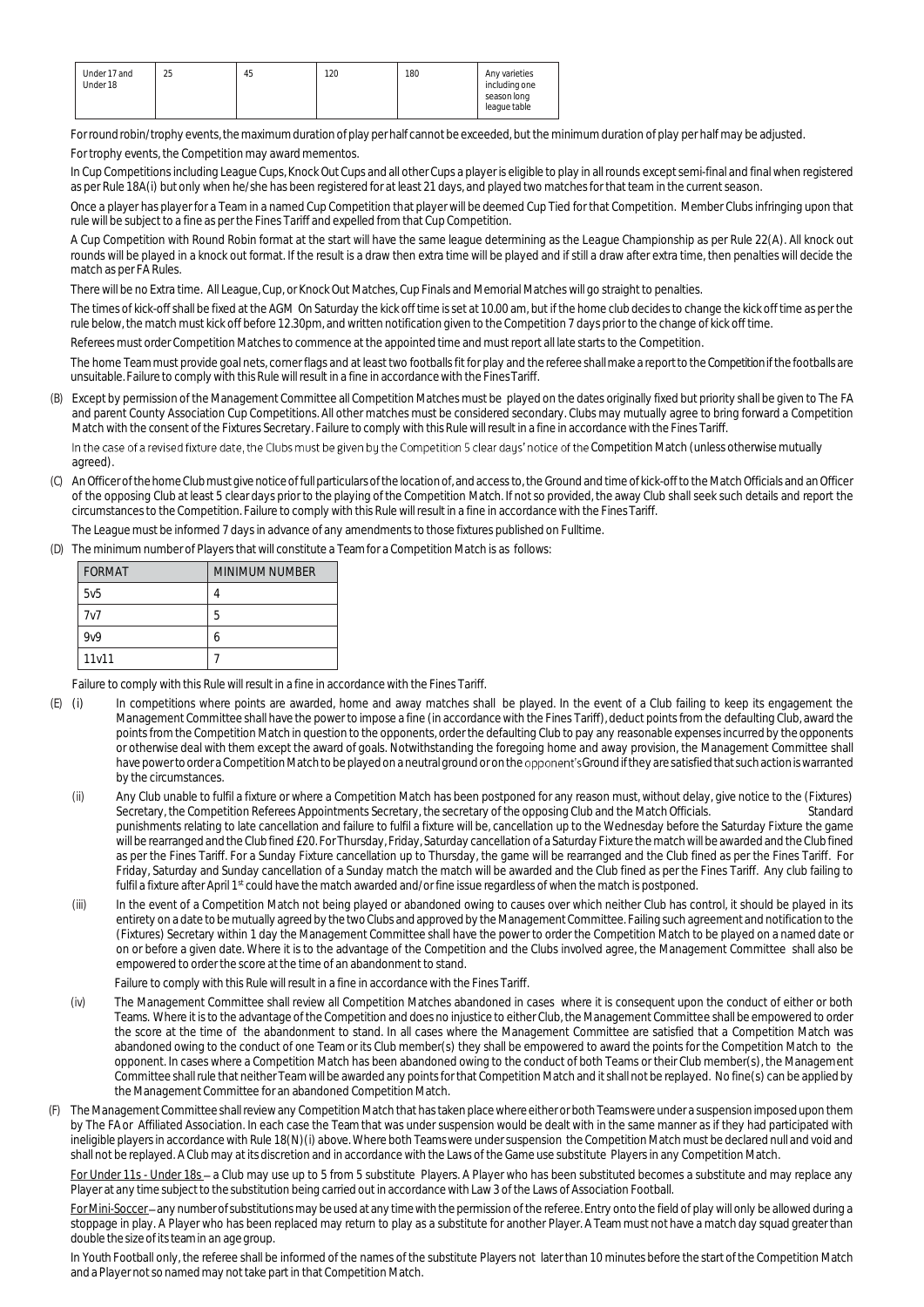A Player who has named as a substitute before the start of that Competition Match but does not actually play in the game shall not be considered to have been a Player in that Competition Match within the meaning of Rule 18 of this Competition.

- (G) The half time interval shall be of 10 minutes' duration, but it shall not exceed 15 minutes. The half time interval may only be altered with the consent of the referee.
- (H) The Teams taking part in Under 7s to Under 11 or Youth Football shall identify a Team captain who shall wear an armband and shall have a responsibility to offer support in the management of the on-field discipline of his/her teammates. Failure to comply with this Rule will result in a fine in accordance with the Fines Tariff.

## **REPORTING RESULTS**

- 21. (A) The Fixtures Secretary must receive within 2 days of the date played, the result of each Competition Match in the prescribed manner, i.e. goals scored and disciplinary sanctions, on Fulltime. This must include the forename(s) and surname of the Team Players (in block letters) and also the referee markings required by Rule 23, or any other information required by the Competition. Failure to comply with this Rule will result in a fine in accordance with the Fines Tariff.
	- (B) Both Clubs shall SMS the result of each Competition Match to the League via the Fulltime SMS and by 30 minutes following the conclusion of the game. Failure to comply with this Rule will result in a fine in accordance with the Fines Tariff*.*
	- (C) The match result notification, correctly completed, shall be signed by an Officer of the Club, or as prescribed by the Competition. Failure to comply with this Rule will result in a fine of £10.
	- (D) The Competition and Clubs are permitted to collect but NOT publish results or any grading tables for fixtures involving Under 7s, Under 8s, Under 9s, Under 10s, and Under 11s. Any Competition failing to abide by this Rulewill be dealtwithby the Sanctioning Authority, and any Club failing to abide by this Rule will be fined in accordance with the Fines Tariff). The Competition and Clubs are permitted to collect and publish results for trophy events.

#### **DETERMINING CHAMPIONSHIP**

22. (A) In Competitions where points are awarded, Team rankings within the Competition will be decided by points with three points to be awarded for a win and one point for a drawn Competition Match. The Teams gaining the highest number of points in their respective divisions at the end of the Playing Season shall be adjudged the winners. Competition Matches must not be played for double points.

In the event of two ormore Teams being equal on points at the end of the Playing Season, rankings may be determined by a deciding match or matches played under conditions determined by the Management Committee, or the position shared.

- (B) Automatic promotion shall be applied for the first 2 Teams and automatic relegation shall be applied for the last 2 Teams in each division except as provided for hereunder, subject to the provisions of Rule 2(L).
	- *(i)* Should one or more Teams withdraw from any one division after the Playing Season has commenced anequal number of Teams to thosewithdrawing in that division shall not be automatically relegated.
	- *(ii)* Vacancies occurring after the conclusion of the Playing Season may be filled in any of the following ways:
		- *(a)* retention of otherwise relegated Team(s); or
		- *(b)* additional promotion ofthe next ranked Team(s) from the division below; or
		- *(c)* election
	- *(iii)* The last 2 Teams in the lowest division shall retire, but be eligible for re-election except as below, and be subject to the conditions of Rule 22 (B)(i) above.
	- *(iv)* Should either or both of the leading Teams in any of the divisions have a Team in the next higher division, promotion shall fall, at the discretion of the General Meeting, to the next highest Team or Teams in the division concerned.
	- *(v)* Should either or both of the relegated Teams in any of the divisions have a Teamin the next lower division, relegation shall fall, at the discretion of the General Meeting, to the next lowest Team or Teams in the division concerned.

(D) n the event of a Team withdrawing from the Competition before completing 75% of its fixtures for the Playing Season all points obtained by or recorded against such defaulting Team shall be expunged from the Competition table. For the purposes of this Rule 22 (D) a completed fixture shall include any CompetitionMatch(es) which has been awarded by the Management Committee.

## **MATCH OFFICIALS**

- 23. (A) Registered referees (and assistant referees where approved by The FA or County FA) for all Competition Matches shall be appointed in a manner approved by the Management Committee and by the Sanctioning Authority.
	- (B) In cases where there are no officially appointed Match Officials in attendance, the Clubs shall agree upon a referee. An individual thus agreed upon shall, for that Competition Match, have the full powers, status and authority of a registered referee. Individuals under the age of 16 must not participate either as a referee or assistant referee in any open age competition and individuals underthe age of 14 must not participate either as a referee or assistant referee in any Competition Match. Referees between the ages of 14 and 16 are only eligible to officiate in competitions where the Players' age band is at least one year younger than the age of the referee, for example a 15 year old referee may only officiate in competitions where the age banding is 14 oryounger.
	- (C) Where assistant referees are not appointed each Team shall provide a Club assistant referee. Failure to comply with this Rule will result in a fine (in accordance with the Fines Tariff) being imposed on the defaulting Club.
	- (D) The appointed referee shall have power to decide as to the fitness of the Ground in all C o m p e tition Matches and that decision shall be final, subject to the determination of the Local Authority or the owners of a Ground, which must be accepted.
	- (E) Subject to any limits/provisions laid down by the Sanctioning Authority, Match Officials appointed underthisRule shallbe paid a match fee of £18, inaccordance with the Fees Tariff, plus travel expenses of 35 pence per mile limited to £17.50 at U18, U17, U16, & U15. At U14 a total fee of £22 inclusive of travelling expenses, at U12 & U13 a total fee of £17 inclusive of travelling expenses. All appointed Assistant Referees shallreceive a total fee of £15 inclusive of travelling expenses.

Match Officials will be paid their fees and/or expenses by the home Club before/immediately after the Competition Match, unless otherwise ordered by the Management Committee. Failure to comply with this Rule will result in a fine in accordance with the Fines Tariff.

In the semi-final the away team will pay half of the total fee and expenses to the home side and in all age groups for all Appointed Assistant Referees the total fee will be £15 with no travelling expenses.

In the final, Referees and Assistant Referees will be given a trophy in lieu of a fee, plus an allowance of £10.

- (F) In the event of a Competition Match not being played because of circumstances over which the Clubs have no control, the Match Officials, if present, shall be entitled to half fee plus expenses only. Where a Competition Match is not played owing to one Club being in default, that Club shall be ordered to pay the Match Officials, if they attend the Ground, their full fee and expenses. Failure to comply with this Rule will result in a fine in accordance with the Fines Tariff.
- (G) A referee not keeping his or her engagement, and failing to give a satisfactory explanation as to their non-appearance, may be reported to the Affiliated Association with which he or she is registered.
- (H) Each Club shall, in a manner prescribed from time to time by The FA, award marks to the referee for each Competition Match and the name of the referee and the marks awarded shall be submitted to the Competition on the prescribed form provided. Clubs failing to comply with this Rule shall be liable to be fined (in accordance with the Fines Tariff) or dealt with as the Management Committee shall determine.
- (I) The Competition shall keep a record of the markings and, on the form provided by the prescribed date each Season, shall submit a summary to The FA/County FA.
- (J) The referee shall submit a reportform, supplied by the Competition, giving the result ofthe Competition Match, the number of Players in each Team and the time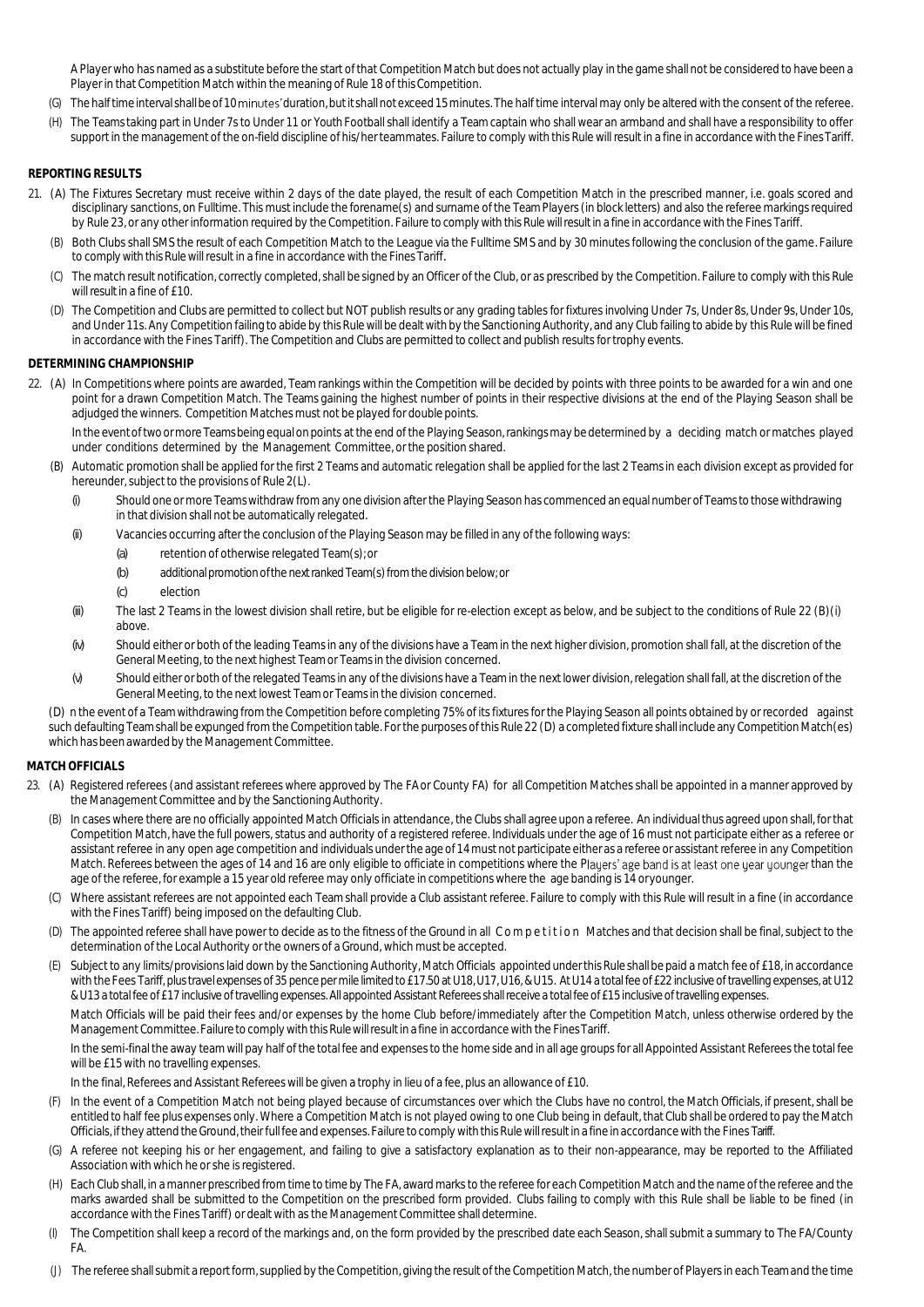of kick-off to the (Registration) Secretary within two days of the Competition Match.

- (K) Match Officials shall be supplied, each season, with a copy of the Competition Rules free of charge.
- (L) Match Officials shall have undertaken a RESPECT briefing offered by The FA/County FA or the Competition.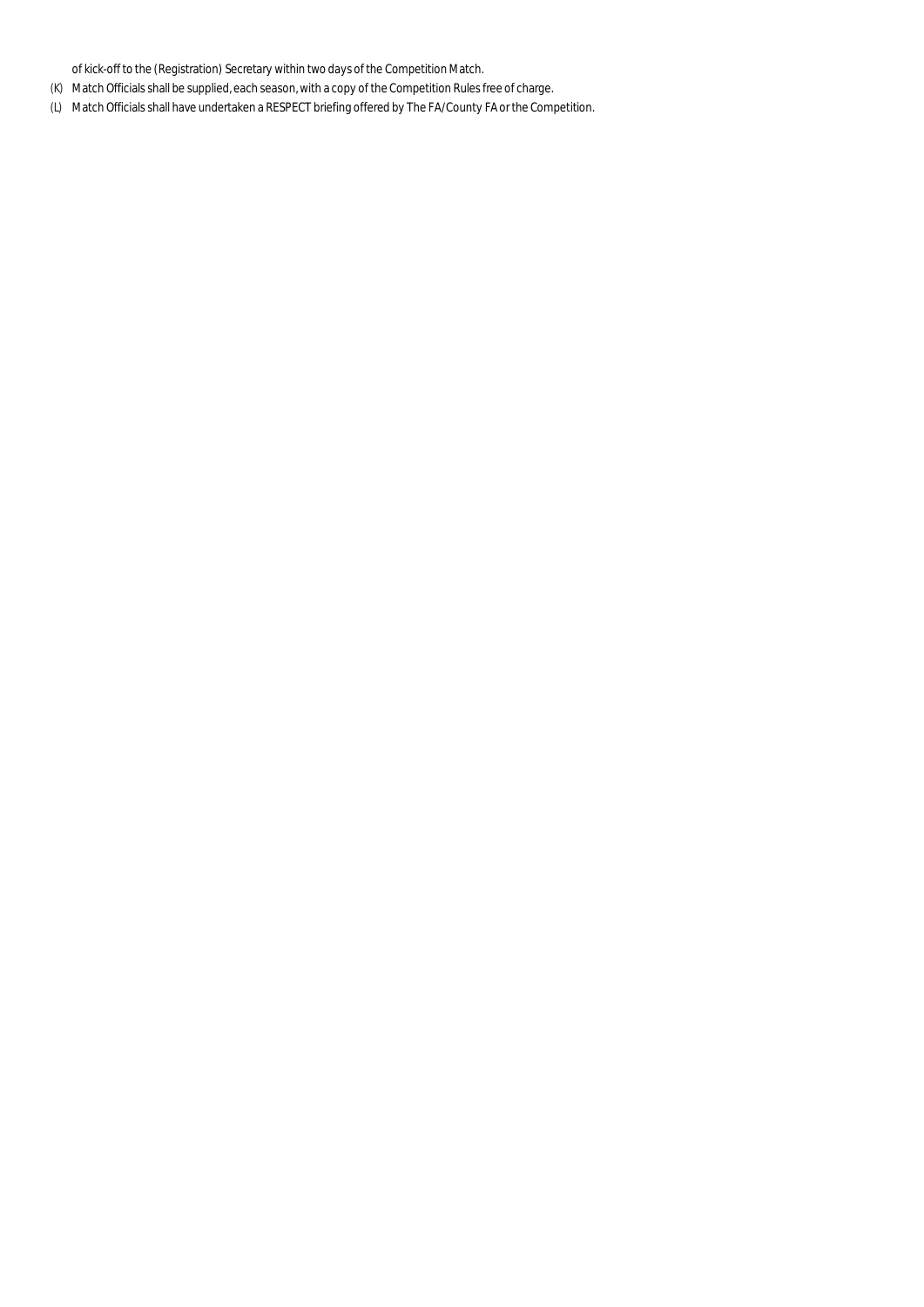## SCHEDULE A

| <b>FEES TARIFF</b> |                          |                                         |
|--------------------|--------------------------|-----------------------------------------|
| RULE NUMBER        | <b>DESCRIPTION</b>       | <b>MAXIMUM FEE</b>                      |
| 4(A)               | CLUB ENTRY FEE           | £25                                     |
| 4(B)               | TEAM ANNUAL SUBSCRIPTION | £80                                     |
| 4(C)               | <b>DEPOSIT</b>           | £100.00                                 |
| 7 (C), 7(E)        | PROTEST/APPEAL FEES      | £25.00                                  |
| 18(D)              | PLAYER REGISTRATION FEE  | £10.00 (per player)                     |
| 18(H)              | <b>TRANSFER FEE</b>      | £10.00                                  |
| 23(E)              | REFEREE FEES             | As agreed with<br>Sanctioning Authority |
| 23(E)              | ASSISTANT REFEREE FEES   | As agreed with<br>Sanctioning Authority |

| <b>FINES TARIFF</b> |                                                                                                            |                                                          |
|---------------------|------------------------------------------------------------------------------------------------------------|----------------------------------------------------------|
| RULE NUMBER         | <b>DESCRIPTION</b>                                                                                         | MAXIMUM FINE                                             |
| 2(G)                | <b>FAILURE TO AFFILIATE</b>                                                                                | £100.00                                                  |
| 2(1)                | FAILURE TO COMPLY WITH FA INITIATIVES                                                                      | £100.00                                                  |
| 2(K)                | UNAUTHORISED ENTRY OF TEAMS INTO COMPETITIONS                                                              | £100.00                                                  |
| 3                   | FAILURE TO OBTAIN CONSENT FOR A CHANGE OF CLUB NAME                                                        | £30.00                                                   |
| 4(C)                | FAILURE TO PAY A DEPOSIT                                                                                   | £100.00                                                  |
| 4(E)                | FAILURE TO PROVIDE AFFILIATION NUMBER/DETAILS FORM                                                         | £100.00                                                  |
| 5(E)                | COMMUNICATIONS CONDUCTED BY PERSONS OTHER THAN<br>NOMINATED OFFICERS                                       | £25.00                                                   |
| 6(H)                | FAILURE TO COMPLY WITH AN INSTRUCTION OF THE<br>MANAGEMENT COMMITTEE                                       | £100.00                                                  |
| 6(1)                | FAILURE TO PAY A FINE WITHIN REQUIRED TIMEFRAME                                                            | DOUBLE THE ORIGINAL<br>FINE UP TO £100.00                |
| 8(H)                | FAILURE TO BE REPRESENTED AT AGM                                                                           | £100.00                                                  |
| 9                   | FAILURE TO BE REPRESENTED AT SGM                                                                           | £100.00                                                  |
| 10 <sup>°</sup>     | FAILURE TO SUBMIT THE REQUIRED WRITTEN AGREEMENT OR TO<br>NOTIFY CHANGES TO SIGNATORIES                    | £25.00                                                   |
| 11(A)               | FAILURE TO PROVIDE NOTICE OF WITHDRAWAL BEFORE<br><b>DEADLINE</b>                                          | £100.00                                                  |
| 11(B)               | FAILURE TO COMMENCE/COMPLETE FIXTURES                                                                      | £100.00                                                  |
| 13(A)               | FAILURE TO SUBMIT THE REQUIRED WRITTEN AGREEMENT<br>REGARDING THE TROPHY                                   | £25.00                                                   |
| 16(A)               | FAILURE TO HAVE THE REQUIRED INSURANCE                                                                     | £100.00                                                  |
| 16(B)               | FAILURE TO HAVE THE REQUIRED INSURANCE                                                                     | £100.00                                                  |
| 18(A)               | FAILURE TO CORRECTLY REGISTER A PLAYER                                                                     | £40.00                                                   |
| 18 (B) (iii)        | FAILURE TO HAVE THE REQUIRED NUMBER OF REGISTERED PLAYERS<br>PRIOR TO THE PLAYING SEASON COMMENCING        | £25.00                                                   |
| 18(F)               | REGISTERING OR PLAYING FOR MULTIPLE CLUBS OR<br>INACCURATE COMPLETION OF A REGISTRATION FORM               | £25.00                                                   |
| 18 (G)(ii)          | REGISTRATION IRREGULARITIES                                                                                | £100.00                                                  |
| 18(M)               | FIELDING MORE THAN THE PERMITTED NUMBER OF PLAYERS<br>WHO HAVE PARTICIPATED IN SENIOR COMPETITIONS MATCHES | £100                                                     |
| 18(N)(i)            | PLAYING AN INELIGIBLE PLAYER                                                                               | £100.00                                                  |
| 18(0)(i)            | FAILURE TO GIVE PRIORITY TO SCHOOL ACTIVITIES                                                              | £50.00                                                   |
| 19                  | <b>FAILURE TO NUMBER SHIRTS</b>                                                                            | £10.00 (per shirt, up to an<br>aggregate maximum of £30) |
| 19                  | DELAYING KICK OFF TO DUE TO NO CHANGE OF COLOURS                                                           | £30                                                      |
| 20(A)               | DELAYING KICK OFF DUE TO FAILURE TO PROVIDE REQUIRED<br><b>EQUIPMENT</b>                                   | £30.00                                                   |
| 20(B)               | FAILURE TO PLAY MATCHES ON THE DATE FIXED                                                                  | £100.00                                                  |
| 20 (C)              | FAILURE TO PROVIDE DETAILS OF A FIXTURE                                                                    | £50.00                                                   |
| 20(D)               | PLAYING MATCH WITH LESS THAN REQUIRED NUMBER OF<br><b>PLAYERS</b>                                          | £100.00                                                  |
| 20 (E) (i) & (iii)  | <b>FAILURE TO PLAY FIXTURE</b>                                                                             | £100.00                                                  |
| 20(H)               | NO CAPTAIN'S ARMBAND                                                                                       | £10.00                                                   |
| 21 (A) & 21 (C)     | LATE RESULT NOTIFICATION FORM                                                                              | £20.00                                                   |
| 21(B)               | FAILURE TO PROVIDE RESULT                                                                                  | £20.00                                                   |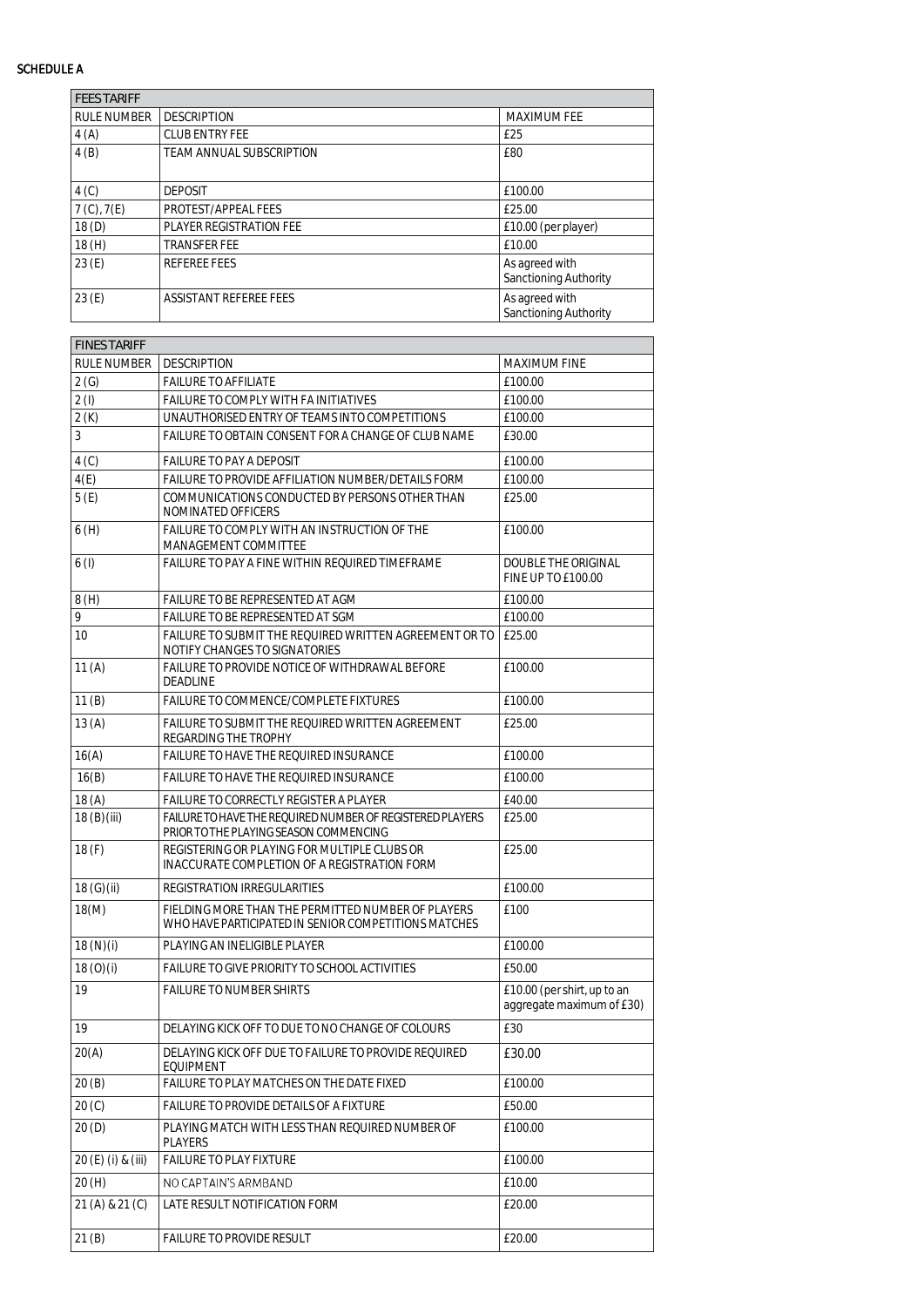| 21(D) | PUBLISHING RESULTS/GRADING TABLES FOR FIXTURES<br>INVOLVING U7S, U8S, U9S, U10S OR U11S | £50.00 |
|-------|-----------------------------------------------------------------------------------------|--------|
| 23(0) | FAILURE TO PROVIDE CLUB ASSISTANT REFEREE                                               | £25.00 |
| 23(E) | FAILURE TO PAY MATCH OFFICIALS' FFFS AND EXPENSES                                       | £25.00 |
| 23(F) | FAILURE TO PAY MATCH OFFICIALS WHERE A MATCH IS NOT<br>PI AYFD                          | £25.00 |
| 23(H) | <b>FAILURE TO PROVIDE REFEREF'S MARK</b>                                                | £25.00 |